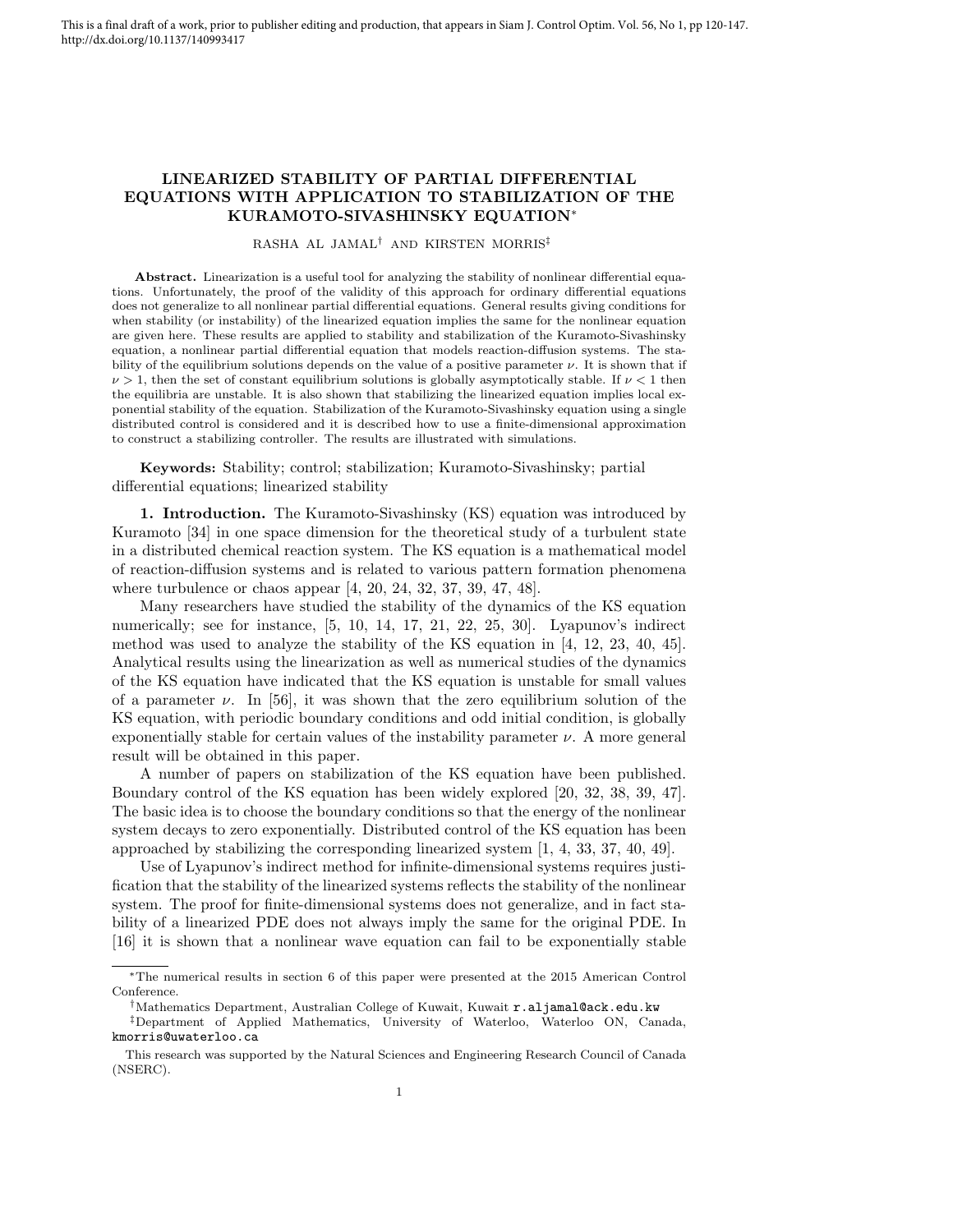even when the linearization is exponentially stable. Another counter-example, due to Zwart [57], is given in this paper where the linearization is asymptotically stable but the nonlinear system is not. A further example is given in [58, sect. 18.3].

In this paper general conditions for when Lyapunov's indirect method can be used for infinite-dimensional systems are provided. It is proven that the KS equations satisfies these conditions. That is, it is proven that stabilizing the linearized KS equation will stabilize the nonlinear infinite-dimensional KS equation.

There are some results justifying the use of a linearization to analyze the stability of a nonlinear infinite-dimensional system. Most results assume that the nonlinear part of the generator is continuous, and satisfies additional assumptions. In [50] the following class of quasi-linear systems on a Banach space  $X$  is considered:

$$
\dot{z}(t) = Az(t) + f(z(t)), \n z(0) = z_0,
$$

where  $z(t) \in X$  is the state and  $z_0$  is the initial condition. The operator  $A : \mathcal{D}(A) \subset$  $X \to X$  is a linear operator that generates a  $C_0$ -semigroup in X and the nonlinear operator  $f: X \to X$  is Fréchet differentiable. These assumptions imply that the nonlinear  $C_0$ -semigroup corresponding to the nonlinear system is continuously Fréchet differentiable [50, Theorem 11.18]. This was used to prove that if the system linearized at an equilibrium solution is exponentially stable, then the nonlinear system is locally exponentially stable [50, Theorem 11.22]. The conditions on  $f$  were relaxed in [28, Cor. 2.2]. This is a special case of the general result [28, Thm. 2.1] for which the conditions are difficult to check. In [51, Sect. VI.8] conditions for linearized stability where the nonlinear part may be discontinuous and the linear part of the generator is self-adjoint and non-negative are provided. However, the KS equation has a discontinuous nonlinearity that does not satisfy the assumptions in [51].

In the next section, general results on linearized stability analysis for dynamical systems on Banach spaces are presented. The key point is that the nonlinear semigroup must be Fréchet differentiable with derivative corresponding to the semigroup of the linearization. Also, the linearized system must be exponentially stable in order for a prediction of local exponential stability of the nonlinear system to be obtained. Earlier results justifying linearized stability analysis can be regarded as special cases of this result. The KS equation is then described along with some properties of the system. It is shown that if  $\nu > 1$ , then the set of constant equilibrium solutions is globally asymptotically stable. Fréchet differentiability of the  $C_0$ -semigroup corresponding to the controlled KS equation is proven in section 4. This is used to show that if  $\nu < 1$  then the constant equilibria are unstable. In section 5, an approach to design of stabilizing feedback controllers for the KS equation using finite-dimensional approximations of the linearization is described. These results are illustrated in section 6 by a numerical example showing control of an unstable equation between different states.

2. Linearized stability of partial differential equations. Since it is often difficult to find a Lyapunov function, it is natural to use Lyapunov's indirect method to analyze the stability of nonlinear infinite-dimensional dynamical systems. However, the proof for ordinary differential equations that stability of the linearized system implies local stability of the original system relies on the finite-dimensionality of the underlying state-space; see for instance [31]. For infinite-dimensional systems, the asymptotic stability of the linearized system does not always imply the asymptotic stability of the original nonlinear infinite-dimensional system; see for instance [16]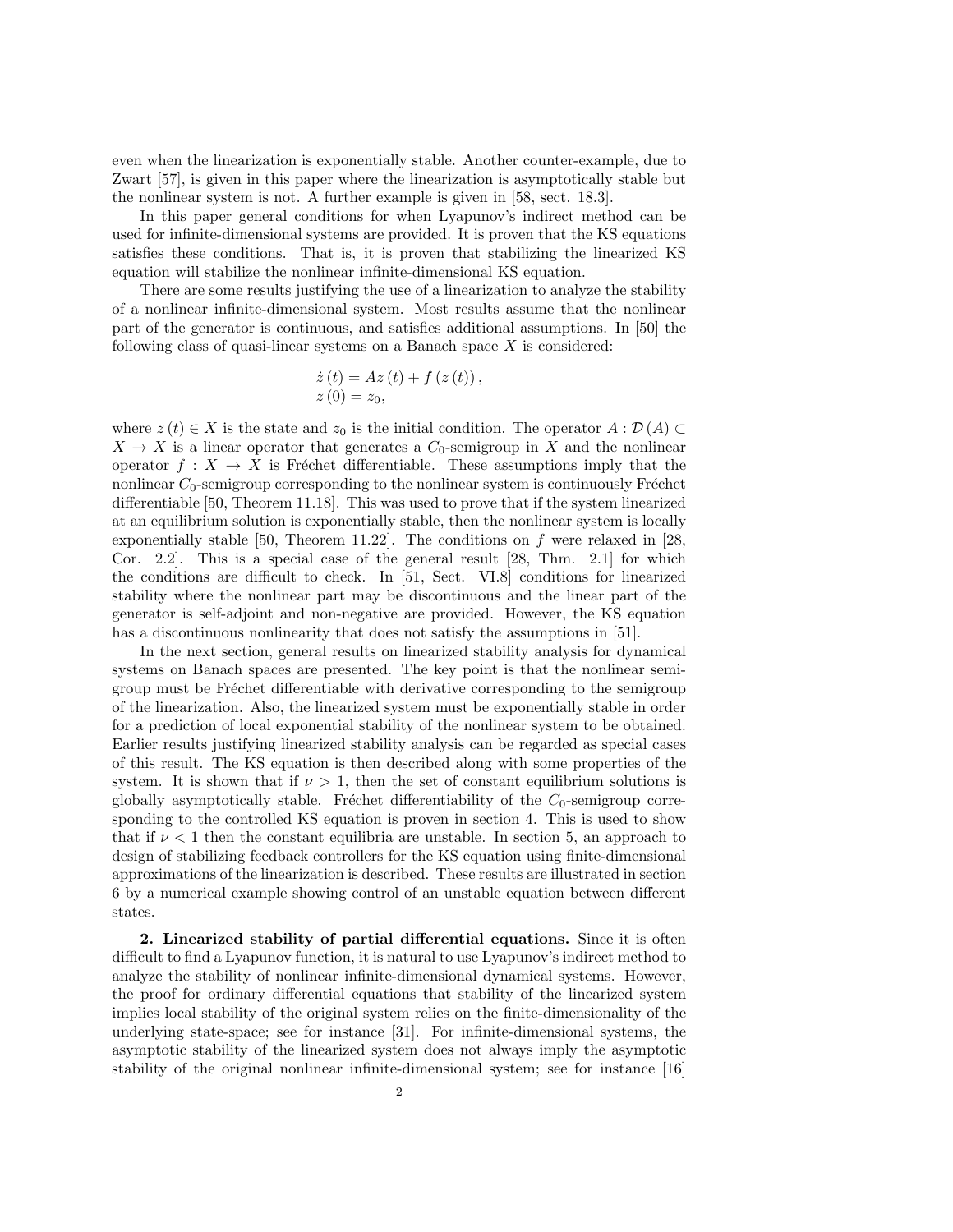where it is shown that a nonlinear wave equation can fail to be exponentially stable even when the linearization is exponentially stable. This point is further illustrated here by the following counter-example found by Hans Zwart [57] .

EXAMPLE 2.1. [57] Consider the nonlinear system defined on the Hilbert space  $l^2$  (C).

$$
\begin{aligned} \dot{z}(t) &= F\left(z\left(t\right)\right), \ t \ge 0\\ z\left(0\right) &= z_0. \end{aligned} \tag{2.1}
$$

where  $z = (z_1, z_2, \dots, z_n, \dots), z_0 = (z_{01}, z_{02}, \dots, z_{0n}, \dots)$  for  $,n = 1, \dots, \infty$  and

$$
F(z(t)) = -\begin{pmatrix} 1 & 0 & \dots & & \\ 0 & \ddots & & & \\ & & \frac{1}{n} & & \\ & & & \ddots & \\ & & & & \end{pmatrix} z(t) + \begin{pmatrix} z_1^2(t) \\ \vdots \\ z_n^2(t) \\ \vdots \end{pmatrix}.
$$
 (2.2)

This system has infinitely many equilibrium solutions since  $F(z) = 0$  if and only  $if -\frac{1}{n}z_n + z_n^2 = 0$  for  $n = 1, \dots, \infty$ . This implies that  $z_n = 0$  or  $z_n = \frac{1}{n}$ . The set of equilibria is therefore

$$
E = \left\{ z \in l^2 | z_n \in \left\{0, \frac{1}{n}\right\}, n = 1, \cdots, \infty \right\}.
$$

Linearize the system (2.1) around the zero element  $z = \{0, 0, ...\}$  to obtain

$$
\begin{aligned} \dot{z}(t) &= Az(t), \ t \ge 0\\ z(0) &= z_0, \end{aligned} \tag{2.3}
$$

where

$$
A = -\begin{pmatrix} 1 & 0 & \dots & & \\ 0 & \ddots & & & \\ & & & \frac{1}{n} & & \\ & & & & \ddots \end{pmatrix} . \tag{2.4}
$$

The  $C_0$ -semigroup generated by the operator A is asymptotically stable.

Choose an equilibrium  $z_e \in E$  with for some positive integer n,  $z_{e,n} = n$  and all other components of  $z_e$  equal to zero; that is  $z_{e,m} = 0$ ,  $m \neq n$ . If  $z(0) = z_e$  then for all t

$$
||z(t) - z_e|| = \frac{1}{n} \neq 0.
$$

Hence, the zero equilibrium is not asymptotically stable.  $\Box$ 

As mentioned in the introduction, further examples can be found in [16, 58]. Thus, the Lyapunov Indirect method cannot always be used for infinite-dimensional systems. Conditions for when the stability (or instability) of the linearized infinite-dimensional system implies the same stability as for the nonlinear system are needed.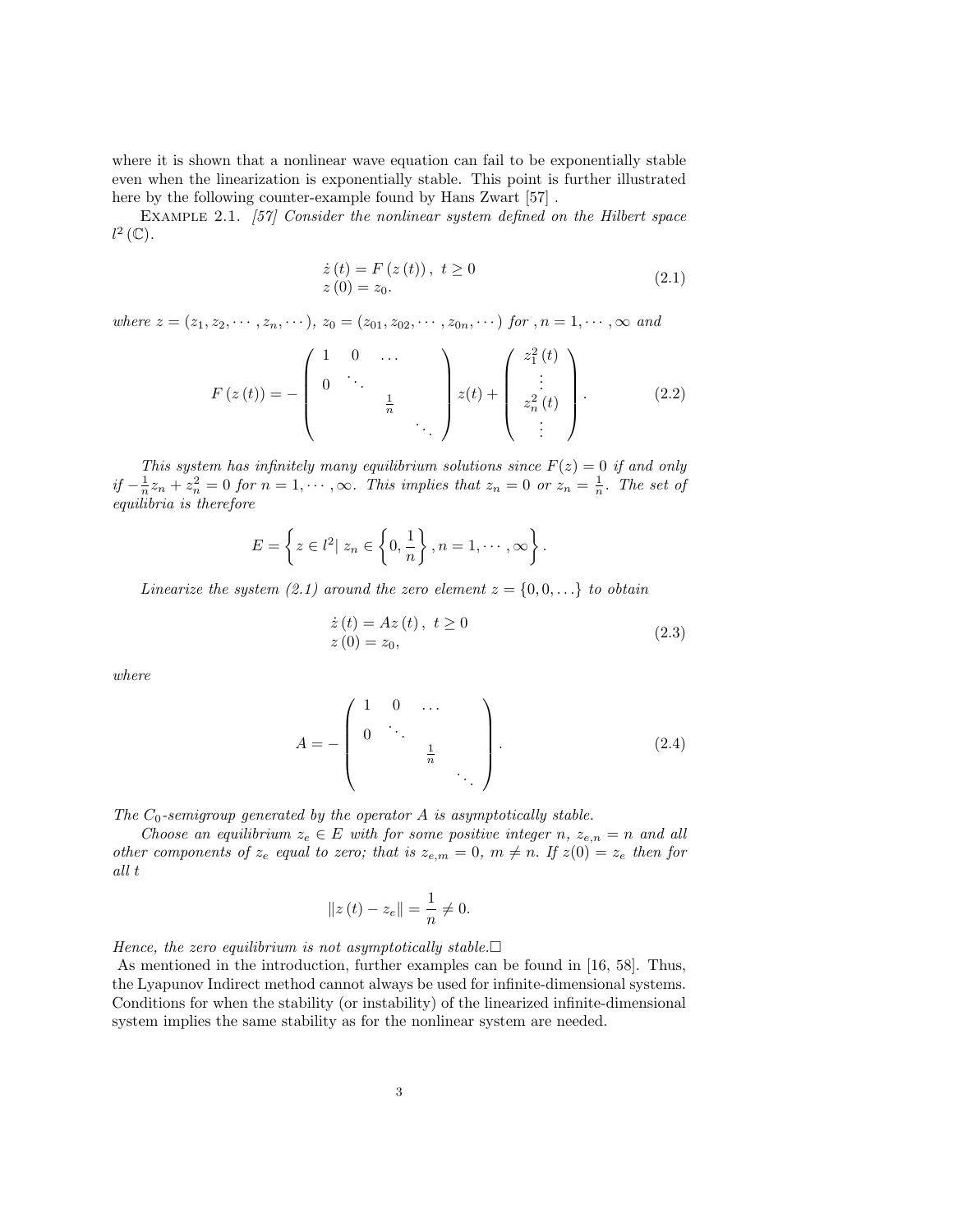DEFINITION 2.2. A family of operators  $S(t)$ ,  $t \geq 0$  on a Banach space X is said to be a nonlinear  $C_0$ -semigroup if

• For all  $z \in X$ ,  $t, \tau \geq 0$ ,

$$
S(t+\tau)z = S(t)S(\tau)z
$$

• S is a continuous operator from  $X \times R^+$  into X.

Consider the general nonlinear infinite-dimensional system defined on a Banach space  $X$ ,

$$
\begin{aligned} \dot{z}(t) &= F\left(z\left(t\right)\right), \\ z\left(0\right) &= z_0, \end{aligned} \tag{2.5}
$$

where the nonlinear operator  $F : \mathcal{D}(F) \subset X \to X$  generates a nonlinear  $C_0$ -semigroup  $S(t)$ . Let  $z_e$  be an equilibrium solution to the system. There are two basic definitions of derivatives.

DEFINITION 2.3. An operator  $F: X \to X$  defined on a normed linear space X is Fréchet differentiable at  $z_0$  if there exists a bounded linear operator  $DF(z_0) : X \to X$ such that for all h

$$
\lim_{h \to 0} \frac{\|F(z_0 + h) - F(z_0) - DF(z_0)h\|}{\|h\|} = 0.
$$
\n(2.6)

That is, there exists a function  $f(z)$ ,  $\lim_{z\to 0} f(z) = 0$  such that

$$
F(z_0 + h) - F(z_0) = DF(z_0) h + f(h) ||h||.
$$

The operator  $F$  is said to be Fréchet differentiable if it is Fréchet differentiable at every  $z_0 \in X$ .

DEFINITION 2.4. Let  $F : \mathcal{D}(F) \subset X \to X$  be an operator defined on a linear space  $\mathcal{D}(F)$  contained in a Banach space X. The operator F is Gâteaux differentiable at  $z_0 \in \mathcal{D}(F)$  if there exists a linear operator  $F': X \to X$  such that for  $z_0, h \in \mathcal{D}(F)$ ,

$$
\lim_{\varepsilon \to 0} \frac{F(z_0 + \varepsilon h) - F(z_0)}{\varepsilon} = F'h.
$$

The Fréchet derivative is a very strong definition. The unbounded nature of the generator in partial differential equations means that these generators are not generally Fréchet differentiable. Hence, the Gâteaux derivative is used to linearize the differential equation. However, even though the generator is not Fréchet differentiable, the semigroup is generally Fréchet differentiable. The derivative of the semigroup can be used to deduce local stability/instability. A similar approach was used in [19, Proposition 2.1], [28, Thm. 2.1], [50, Theorem 11.22] but the assumptions are weakened here.

THEOREM 2.5. Let  $z_e$  be an equilibrium point of the nonlinear system (2.5). Assume that for all  $t \geq 0$ ,  $S(t)$  is Fréchet differentiable at  $z_e$  with Fréchet derivative  $T_{z_e}\left(t\right)$  . If  $T_{z_e}$  is an exponentially stable semigroup, then  $z_e$  is a locally exponentially stable equilibrium of (2.5).

**Proof.** To simplify the proof, set  $z_e = 0$  without loss of generality. Several steps are required.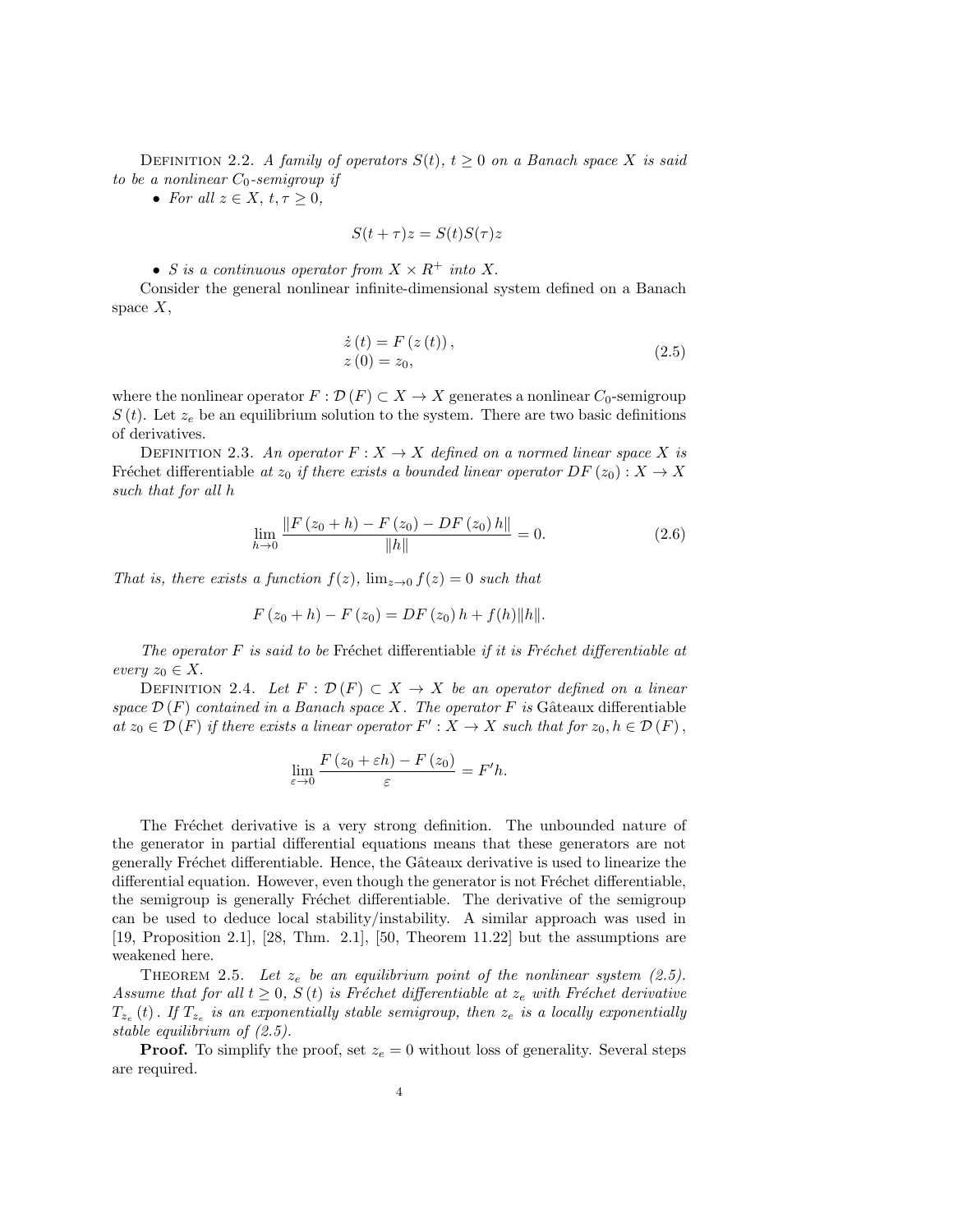**Step 1.** Since  $z_e = 0$  is an exponentially stable equilibrium solution of the linearized system, then there exists  $M \geq 1$  and  $\gamma > 0$  such that for all  $z_0 \in X$ 

$$
||T_{z_e}(t) z_0|| \le Me^{-\gamma t} ||z_0||, \ t \ge 0. \tag{2.7}
$$

Using the definition of Fréchet derivative (Definition 2.3) there is an operator  $f(t, z_0)$ on X with  $f(t, 0) = 0$  such that

$$
S(t) z_0 = T_{z_e}(t) z_0 + f(t, z_0) ||z_0||
$$

with  $\lim_{\|z_0\| \to 0} \|f(t, z_0)\| = 0$ . Choose  $\bar{t} = \frac{\ln(4M)}{\gamma} > 0$  and any  $\delta > 0$ . Since the  $C_0$ semigroups  $S(t)$  and  $T_{z_e}(t)$  are continuous in t and z, so is f and there is  $C_1 > 0$ such that  $|| f(t, z) || \leq C_1$  for  $t \in [0, \bar{t}], ||z_0|| \leq \delta$ . It follows that for  $\tau \in [0, \bar{t}],$ 

$$
||S(\tau) z_0|| \le ||T_{z_e}(\tau) z_0|| + C_1 ||z_0||
$$
  
\n
$$
\le Me^{-\gamma \tau} ||z_0|| + C_1 ||z_0||
$$
  
\n
$$
= (Me^{-\gamma \tau} + C_1) ||z_0||
$$
  
\n
$$
= \underbrace{(M + C_1)}_{\mathbf{C}} ||z_0||. \tag{2.8}
$$

Step 2. Using (2.7),

$$
||T_{z_e}(\bar{t}) z_0|| \le Me^{-\gamma \bar{t}} ||z_0||,
$$
  

$$
\le \frac{1}{4} ||z_0||.
$$
 (2.9)

Using the definition of a Fréchet derivative (Definition 2.3), and the fact that  $z_e = 0$ is an equilibrium point

$$
\lim_{\|z\|\to 0} \frac{\|S(\bar{t}) z_0 - T_{z_e}(\bar{t}) z_0\|}{\|z_0\|} = 0.
$$

Thus, there exists  $\delta > 0$  such that if  $||z_0|| < \delta$ , then

$$
||S(\bar{t}) z_0 - T_{z_e}(\bar{t}) z_0|| \le \frac{1}{4} ||z_0||. \tag{2.10}
$$

Using (2.9) and (2.10),

$$
\|S(\bar{t}) z_0\| = \|S(\bar{t}) z_0 - T_{z_e}(\bar{t}) z_0 + T_{z_e}(\bar{t}) z_0\|
$$
  
\n
$$
\leq \|S(\bar{t}) z_0 - T_{z_e}(\bar{t}) z_0\| + \|T_{z_e}(\bar{t}) z_0\|
$$
  
\n
$$
\leq \frac{1}{2} \|z_0\|
$$
  
\n
$$
= e^{-\ln 2} \|z_0\|.
$$
\n(2.11)

For any positive integer  $k > 0$  the semigroup property and  $(2.11)$  imply that

$$
||S (k\bar{t}) z_0|| = ||S^k (\bar{t}) z_0||
$$
  
\n
$$
\leq e^{-(\ln 2)k} ||z_0||.
$$
\n(2.12)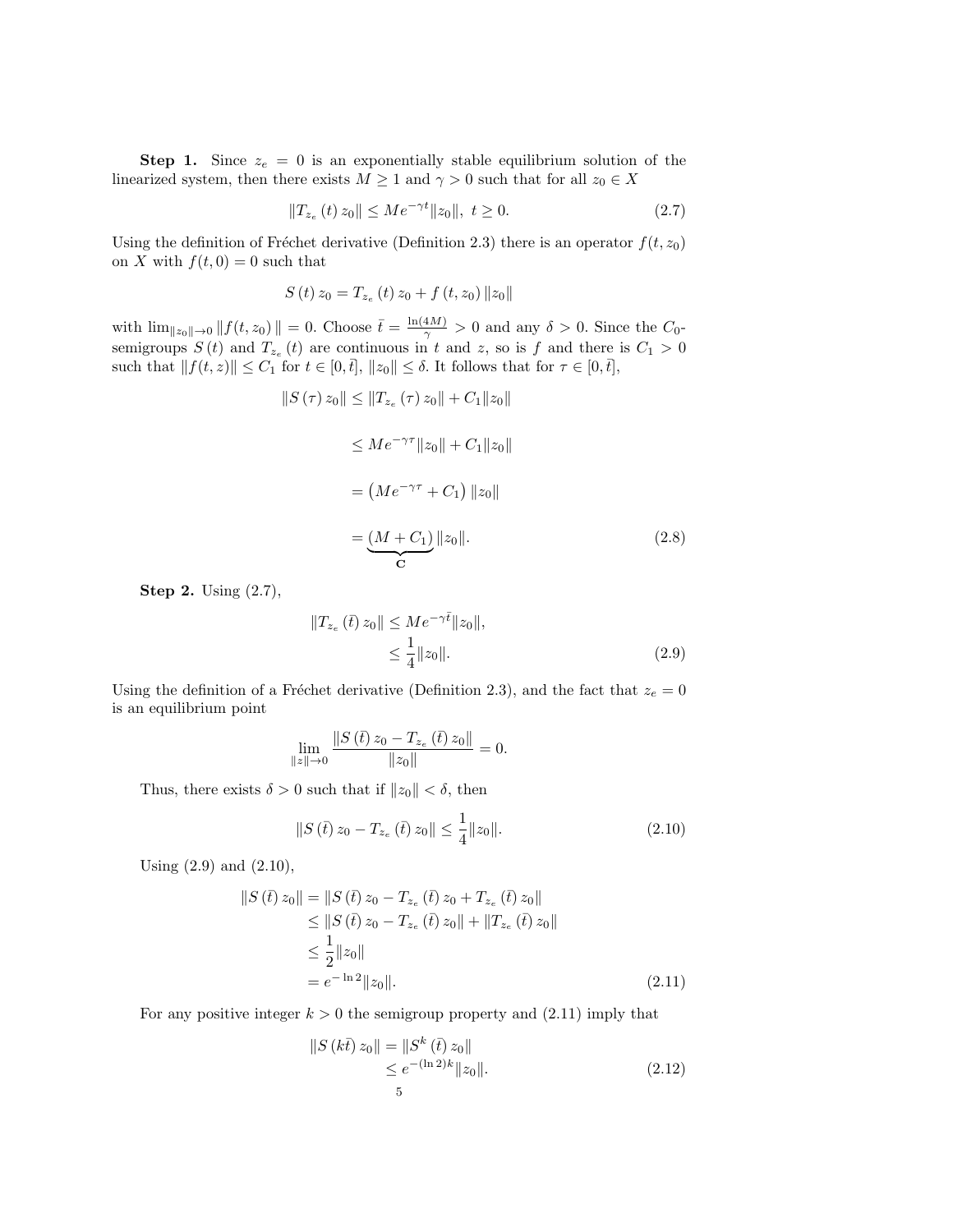It follows that the ball  $||z_0|| \leq \delta$  is invariant under  $S(\bar{t})$ .

**Step 3.** For any  $t > 0$  define  $k = \lfloor \frac{t}{t} \rfloor$  and  $\tau = t - k\bar{t}$ . Then  $\tau \in [0, \bar{t}]$  and using the semigroup property,  $(2.8)$  and  $(2.12)$ ,

$$
||S(t) z_0|| = ||S(k\bar{t} + \tau) z_0||
$$
  
\n
$$
\leq C e^{-(\ln 2)k} ||z_0||.
$$
 (2.13)

Now,

$$
C \exp(- (\ln 2) k) = C \exp(-\frac{\ln 2}{\bar{t}} (k\bar{t} + \tau)) \exp(\frac{\ln 2}{\bar{t}} \tau)
$$
  

$$
\leq C \exp(-\left(\frac{\ln 2}{\bar{t}}\right) t) \exp(\ln 2).
$$

Defining  $C_2 = 2C$ ,  $\beta = \frac{\ln 2}{t}$ , (2.13) implies that there is  $\delta > 0$  such that if  $||z_0|| < \delta$ ,

$$
||S(t) z_0|| \leq C_2 e^{-\beta t}.
$$

Thus, the equilibrium solution  $z_e$  to the nonlinear system is locally exponentially stable.  $\square$ 

It can similarly be shown that if the system linearized at an equilibrium point is unstable, then the nonlinear system is unstable at that equilibrium point. The following result is  $[19, Prop. 2.2]$  except that the assumption of continuous Fréchet differentiability is not needed, and the conclusion is slightly different. For completeness, the full proof is provided.

LEMMA 2.6. Let  $V$  be a nonlinear operator on  $X$  that is Fréchet differentiable at a fixed point  $z_e$ , with Fréchet derivative U. If X can be decomposed as  $X = X^+ \oplus X^$ where  $X^+$  and  $X^-$  are each U−invariant and there exist real numbers  $1 < \theta < \eta$  such that for all  $x_+ \in X^+$ ,  $x_- \in X^-$ ,

$$
||Ux_+|| \ge \eta ||x_+||, \quad ||Ux_-|| \le \theta ||x_-||
$$

then there is  $\epsilon_0 > 0$  and a sequence of  $z_n \in X$ ,  $z_n \to z_e$  such that for each n there is  $n_k, \|V^{n_k}z_n - z_e\| \geq \epsilon_0.$ 

**Proof.** To simplify the proof, set  $z_e = 0$  without loss of generality. Let  $P^+$ denote the projection of X onto  $X^+$ , and let  $P^-$  similarly denote the projection onto  $X^-$ . Also, the norm

$$
||z|| = ||P^+z|| + ||P^-z||
$$

is equivalent to the original norm. From the definition of the Fréchet derivative, there is  $\epsilon_0 > 0$  such that if  $||z|| \leq \epsilon_0$ ,

$$
||Uz - Vz|| \le \frac{\eta - \theta}{4} ||z||.
$$

Define the set

$$
S = \{ z \in X, \|P^{-}z\| \le \|P^{+}z\| \}.
$$
  
6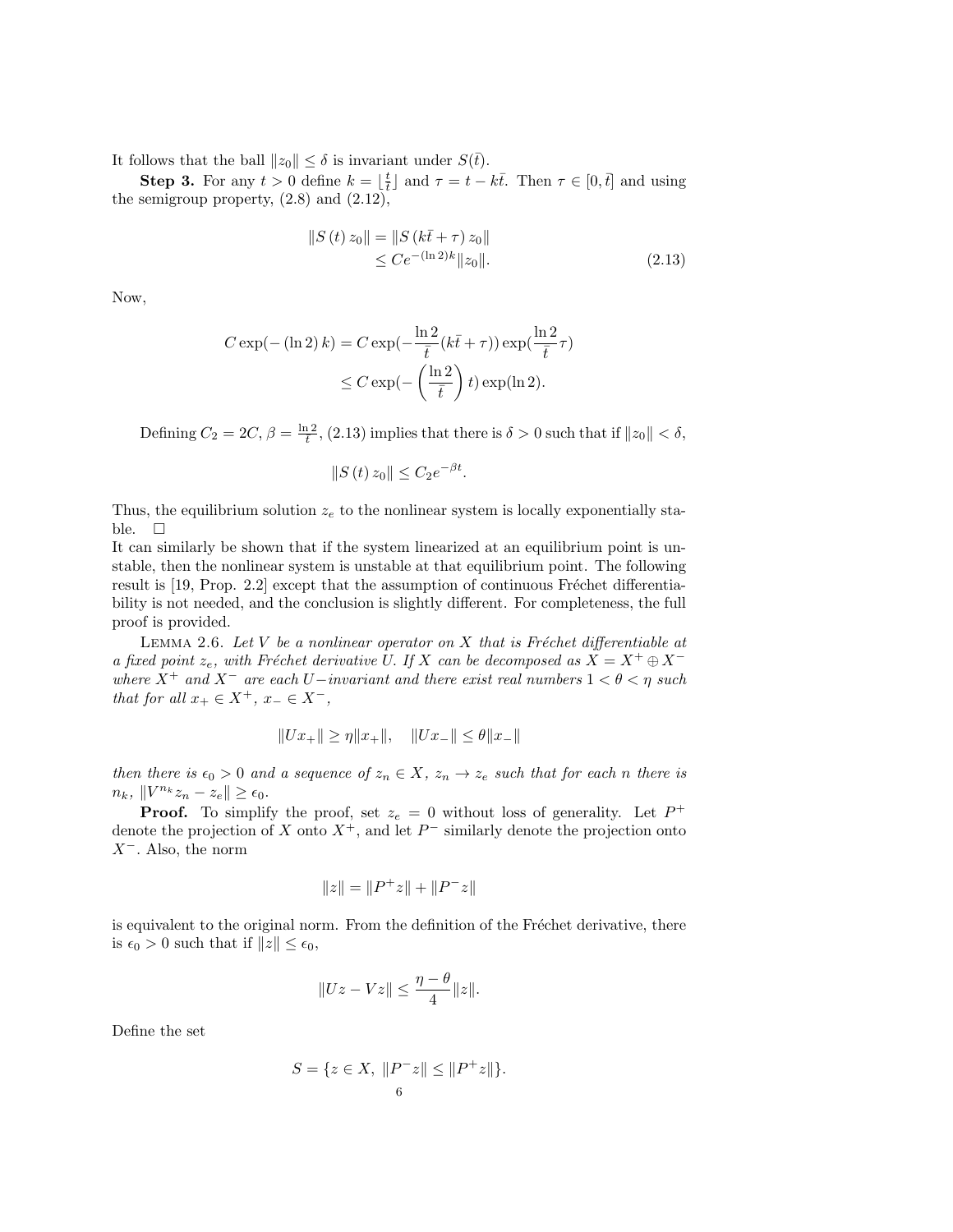For any  $z \in S$ , with  $||z|| = \epsilon$  where  $0 < \epsilon < \epsilon_0$ ,

$$
||P^{+}Vz|| \ge ||P^{+}Uz|| - ||P^{+}(Vz - Uz)||
$$
  
\n
$$
\ge ||UP^{+}z|| - ||Vz - Uz||
$$
  
\n
$$
\ge \eta ||P^{+}z|| - \frac{\eta - \theta}{4} ||z||
$$
  
\n
$$
\ge \eta ||P^{+}z|| - \frac{\eta - \theta}{2} ||P^{+}z||
$$
  
\n
$$
= \frac{\eta + \theta}{2} ||P^{+}z||.
$$

Also,

$$
||P^{-}Vz|| \le ||P^{-}Uz|| + ||P^{-}(Vz - Uz)||
$$
  
\n
$$
\le ||UP^{-}z|| + ||(Vz - Uz)||
$$
  
\n
$$
\le \theta ||P^{-}z|| + \frac{\eta - \theta}{4} ||z||
$$
  
\n
$$
\le \theta ||P^{+}z|| + \frac{\eta - \theta}{2} ||P^{+}z||
$$
  
\n
$$
= \frac{\eta + \theta}{2} ||P^{+}z||.
$$

Thus,  $Vz \in S$ .

Now, assume that for all positive integers k, and  $z \in S$  with  $||z|| = \epsilon < \epsilon_0$ ,  $V^k z$ satisfies  $||V^k z|| < \epsilon_0$ . Then by induction,

$$
\|P^+V^kz\|\geq\left(\frac{\eta+\theta}{2}\right)^k\|P^+z\|\geq\left(\frac{\eta+\theta}{2}\right)^k\frac{1}{2}\|z\|.
$$

Since  $1 < \theta < \eta$ , this approaches infinity. Thus, for at least one k,  $||V^kz|| \geq \epsilon_0$ . Choose a sequence of positive  $\epsilon_n \to 0$ ,  $z_n \in S$  with  $||z_n|| < \epsilon_n$ . Then for each  $z_n$  there is  $n_k$  so  $||V^{n_k}z_n|| \geq \epsilon_0$ . The result follows.

THEOREM 2.7. Let  $z_e$  be an equilibrium solution of the nonlinear system (2.5) defined on a Hilbert space X. Assume that for  $t \geq 0$ ,  $S(t)$  is Fréchet differentiable at  $z_e$  with Fréchet derivative T (t) where T is a  $C_0$ -semigroup with generator A. If X can be split into  $X = X^+ \oplus X^-$  where  $X^+$  is finite-dimensional,  $T(t)$  is invariant with respect to each subspace, and

- 1.  $\sigma(A|_{X^+})$  contains only eigenvalues, with  $\sup \sigma(A|_{X^+}) > 0$ ,
- 2. the growth  $\omega$  of  $T|_{X}$  satisfies  $\omega < \inf_{\lambda_i \in \sigma(A|_{X^+})} \text{Re}\lambda_i$ ,

then  $z_e$  is an unstable equilibrium of (2.5).

**Proof.** Let  $T^-$ ,  $T^+$  indicate T restricted to  $X^-$  and  $X^+$  respectively, and indicate similarly  $A^-$ ,  $A^+$ ,  $\sigma^-$ ,  $\sigma^+$ . Define  $\alpha = \inf_{\lambda_i \in \sigma^+} \text{Re}\lambda_i$ . Since the generator of  $T^+$  is bounded, with spectrum that consists only of eigenvalues,  $||T^+(t)z|| \geq e^{\alpha t} ||z||$ for all  $z \in X^+$ . Also,  $||T^{-}(t)z|| \leq Me^{\omega t}||z||$  for all  $z \in X^-$ . Choose  $t_0 > 0$  such that  $Me^{\omega t_0} < e^{\alpha t_0}$ . Define  $\eta = e^{\alpha t_0}$ ,  $V = S(t_0)$ ,  $U = T(t_0)$  and choose  $\theta > 1$  so that  $Me^{\omega t_0} \leq \theta < \eta$ . It follows that for all  $z_+ \in X^+$ ,  $z_- \in X^-$ ,

$$
||Uz_+|| \ge \eta ||z_+||, \quad ||Uz_-|| \le \theta ||z_-||.
$$

From Lemma 2.6, there is  $\epsilon_0 > 0$ , and a sequence  $z_n \to z_e$ , and integers  $n_k$  such that  $||V^{n_k}z_n - z_{\epsilon}|| \geq \epsilon_0$ . In other words, there is an  $\epsilon_0$  such that for any  $\epsilon > 0$  there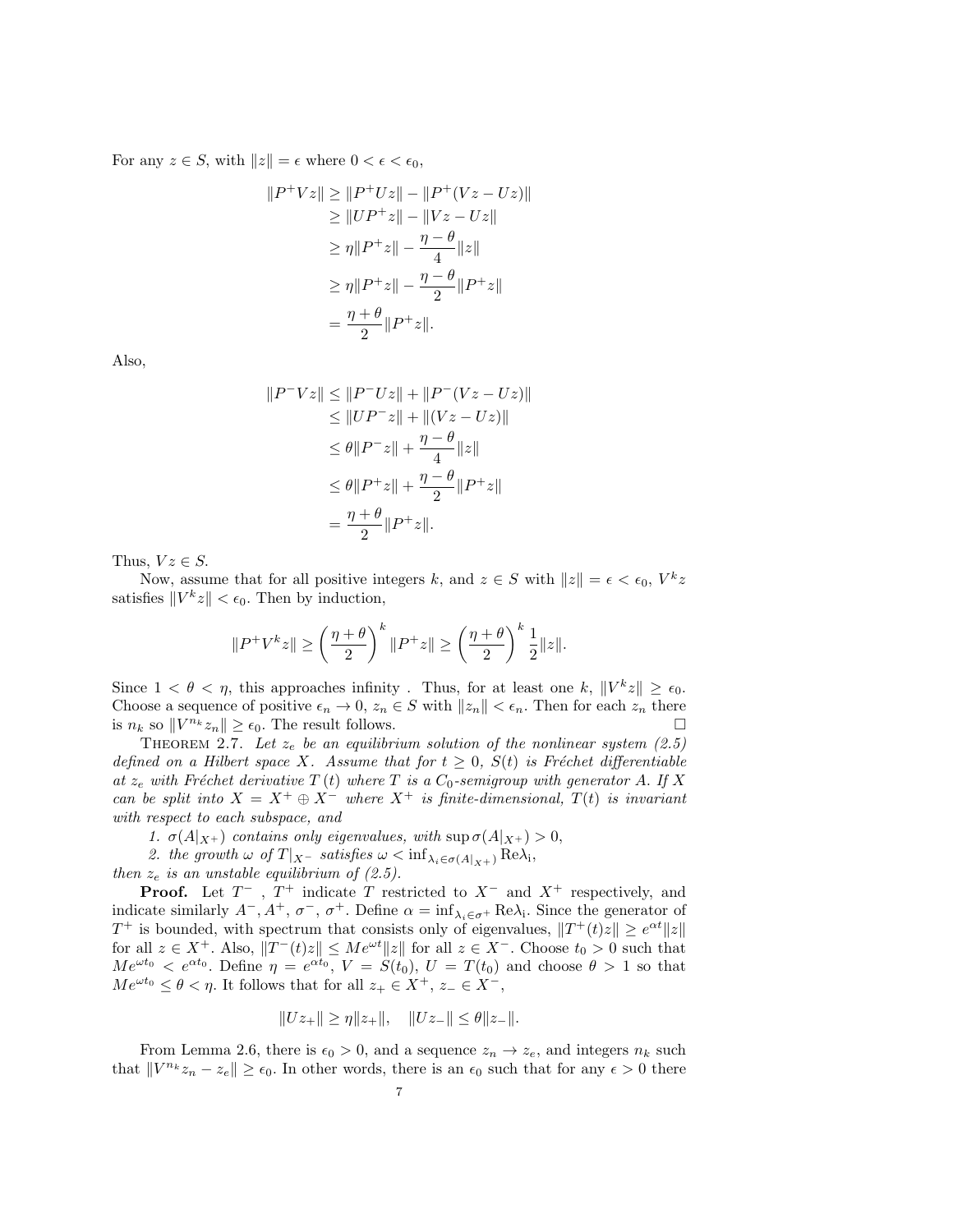is  $z_n \in X$ ,  $||z_n - z_e|| < \epsilon$  such that for some time  $t > t_0$ ,  $||S(t)z_n - z_e|| \geq \epsilon_0$ . Thus, the equilibrium point is unstable.  $\square$ 

DEFINITION 2.8. A satisfies the spectrum decomposition assumption at  $\alpha$  if  $\sigma(A)$ is the union of two parts  $\sigma^+$  and  $\sigma^-$  such that a a rectifiable, simple, closed curve can be drawn so as to enclose an open set containing  $\sigma^+$  in its interior,  $\sigma^-$  is in its exterior and also

$$
\sup_{\lambda \in \sigma^-} \sigma(A) < \alpha \leq \inf_{\lambda \in \sigma^+} \sigma(A).
$$

COROLLARY 2.9. Let  $z_e$  be an equilibrium solution of the nonlinear system (2.5) defined on a Hilbert space X. Assume that for  $t \geq 0$ ,  $S(t)$  is Fréchet differentiable at  $z_e$  with Fréchet derivative T (t) where T is a  $C_0$ -semigroup with generator A. If A is a Riesz-spectral operator that satisfies the spectrum determined growth assumption for some  $\alpha > 0$  then  $z_e$  is an unstable equilibrium point of (2.5).

**Proof.** Since A satisfies the spectrum decomposition assumption for some  $\alpha > 0$ , X can be split into  $X = X^+ \oplus X^-$  where  $X^+$  is finite-dimensional, T is invariant on each subspace and generator  $A^+$  of  $T^+ = T|_{X^+}$  has spectrum  $\sigma^+$  (see, for instance, [18, Lem.2.5.7]). The restriction of A to  $X^-$ ,  $A^-$ , has spectrum  $\sigma(A^-) = \sigma^-$ . Since A is a Riesz-spectral operator, it and  $A^-$  satisfy the spectrum determined growth assumption and  $A^-$  generates a semigroup  $T^-$  satisfying  $||T^-||(t) \leq Me^{\omega t}$  for some  $M \geq 1, \omega < \alpha$ . The conclusion then follows from Theorem 2.7.

In summary, the Fréchet derivative of the nonlinear  $C_0$ -semigroup corresponding to the nonlinear system plays an important role in analyzing stability using Lyapunov's indirect method. If the equilibrium solution of the linearized system around the equilibrium solution is exponentially stable, then the equilibrium solution to the nonlinear system is locally exponentially stable. Furthermore, if the equilibrium solution to the linearized system is unstable, then the nonlinear system is also unstable. If the linearized system is only asymptotically stable at the equilibrium point then no conclusion about stability of the nonlinear system can be made.

Existing results for the linearized stability of quasilinear systems on a Banach space X can be obtained as special cases of the above theorems. Consider quasilinear systems on a Banach space X

$$
\begin{aligned} \dot{z}(t) &= Az(t) + f(z(t)) \\ z(0) &= z_0, \end{aligned} \tag{2.14}
$$

where  $z(t) \in X$  is the state and  $z_0$  is the initial condition. The operator  $A : \mathcal{D}(A) \subset$  $X \to X$  is a linear operator that generates a  $C_0$ -semigroup on X and the nonlinear operator  $f : \mathcal{D}(f) \subset X \to X$  is Fréchet differentiable with  $Df(z)$  the Fréchet derivative of f at z. It is straightforward to show that  $A + Df(z)$  is the Gâteaux derivative of  $Az + f(z)$  at z. The linearized system corresponding to (2.14) at the equilibrium point  $z_e \in Z$  is

$$
\frac{d\psi}{dt} = A\psi + Df(z_e)\psi.
$$
\n(2.15)

Suppose that for some  $r > 0$  the Fréchet derivative of f in (2.14) satisfies

$$
||Df(z_1) - Df(z_2)|| \le c(r)||z_1 - z_2||,\t(2.16)
$$

for all  $||z_1|| \leq r, ||z_2|| \leq r$ , where  $c : [0, \infty) \to [0, \infty)$  is a continuous increasing function. Let  $z_e$  be an equilibrium point of (2.14). Section 3 of [28] can be used to show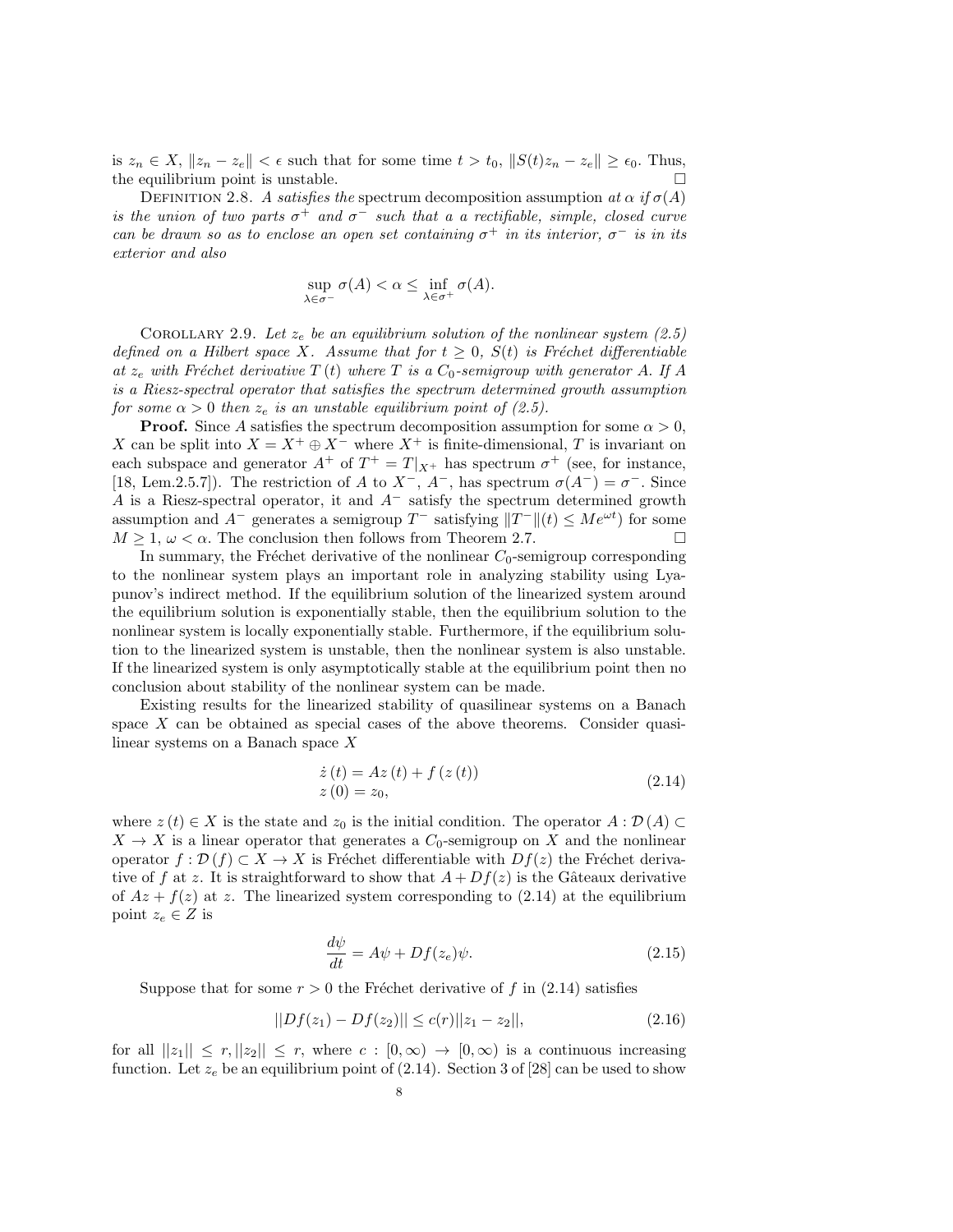that these assumptions (in fact [28] has more general, but difficult to check, conditions) imply that the nonlinear semigroup is Fréchet differentiable at any equilibrium  $z_e$ , with generator  $A + dF(z_e)$ . In [28, Cor. 2.2] it is then shown that exponential stability of the linear semigroup implies local exponential stability of the original system, or Theorem 2.5 can be used.

The assumptions on  $f$  in the following theorem are slightly different to those above.

THEOREM 2.10. [27] Let Z be a Hilbert space with norm  $|| \cdot ||_Z$  and inner product  $\langle \cdot, \cdot \rangle_Z$ . Consider the quasilinear equation in (2.14) and suppose it generates a semigroup,  $S(t)$ . For any  $p \in Z$  define

$$
N_{p,r} = \{ z \in Z : ||p - z||_Z \le r \}.
$$

Assume  $\text{Re}\langle Az, z\rangle_Z \leq 0$  for all  $z \in N_{p,r}$ , and suppose f is Fréchet differentiable on  $N_{z,r}$  and its derivative, Df, is locally Lipschitz continuous on  $N_{p,r}$ . Also, for some positive constant  $K_{p,r}$  that depends on p and r, assume that

$$
\sup_{\eta \in N_{p,r}} ||Df(\eta)||_{op} = K_{p,r} < \infty
$$

where  $|| \cdot ||_{op}$  is the operator norm. Then (2.15) generates the semigroup  $T_z(t)$  and for some  $t_f > 0$ ,

$$
T_z(t) = DS(z_0)(t), \quad 0 \le t \le t_f
$$

where  $DS(z_0)(t)$  is the Fréchet derivative of  $S(t)$  at  $z(0) = z_0$ ,  $z_0 \in N_{p,r}$ .

The approach in this section will now be used to analyze the local stability of the Kuramoto-Sivashinsky equation, and also to obtain locally exponentially stabilizing controllers.

3. The Kuramoto-Sivashinsky (KS) equation. Consider the controlled KS equation with a single state-feedback control and periodic boundary conditions

$$
\frac{\partial z}{\partial t} + \nu \frac{\partial^4 z}{\partial x^4} + \frac{\partial^2 z}{\partial x^2} + z \frac{\partial z}{\partial x} = b(x) u(t) \n\frac{\partial^h z}{\partial x^m} (-\pi, t) = \frac{\partial^h z}{\partial x^m} (\pi, t), \quad n = 0, 1, 2, 3 \nz(x, 0) = z_0(x)
$$
\n(3.1)

where  $\nu > 0$  is the instability parameter,  $z \in L^2(-\pi, \pi)$  is the state of the system, the influence of the actuator is given by  $b(x) \in L^2(-\pi, \pi)$  and  $u \in \mathbb{C}$  is the controlled input to the KS equation. State-feedback control

$$
u(t) = Kz(t), \qquad (3.2)
$$

where  $K : L^2(-\pi, \pi) \to \mathbb{C}$  is defined by  $Kz = \langle k, z \rangle$  with  $k \in L^2(-\pi, \pi)$  will be considered.

For some  $b \in L^2(-\pi, \pi)$  define the bounded linear operator  $B : \mathbb{C} \to L^2(-\pi, \pi)$ 

$$
Bu = b(x)u.
$$
\n
$$
(3.3)
$$

Also define the linear operators on  $L^2(-\pi, \pi)$ 

$$
Rz = \frac{\partial^2 z}{\partial x^2}, \qquad \mathcal{D}(R) = H_{per}^2(-\pi, \pi) \subset H^2[-\pi, \pi]
$$
 (3.4)

$$
\hat{A}z = \nu \frac{\partial^4 z}{\partial x^4}, \qquad \mathcal{D}\left(\hat{A}\right) = H_{per}^4(-\pi, \pi) \subset H^4(-\pi, \pi) \tag{3.5}
$$

$$
Az = -(\hat{A} + R) z, \quad \mathcal{D}(A) = \mathcal{D}(\hat{A})
$$
\n<sup>9</sup>\n(3.6)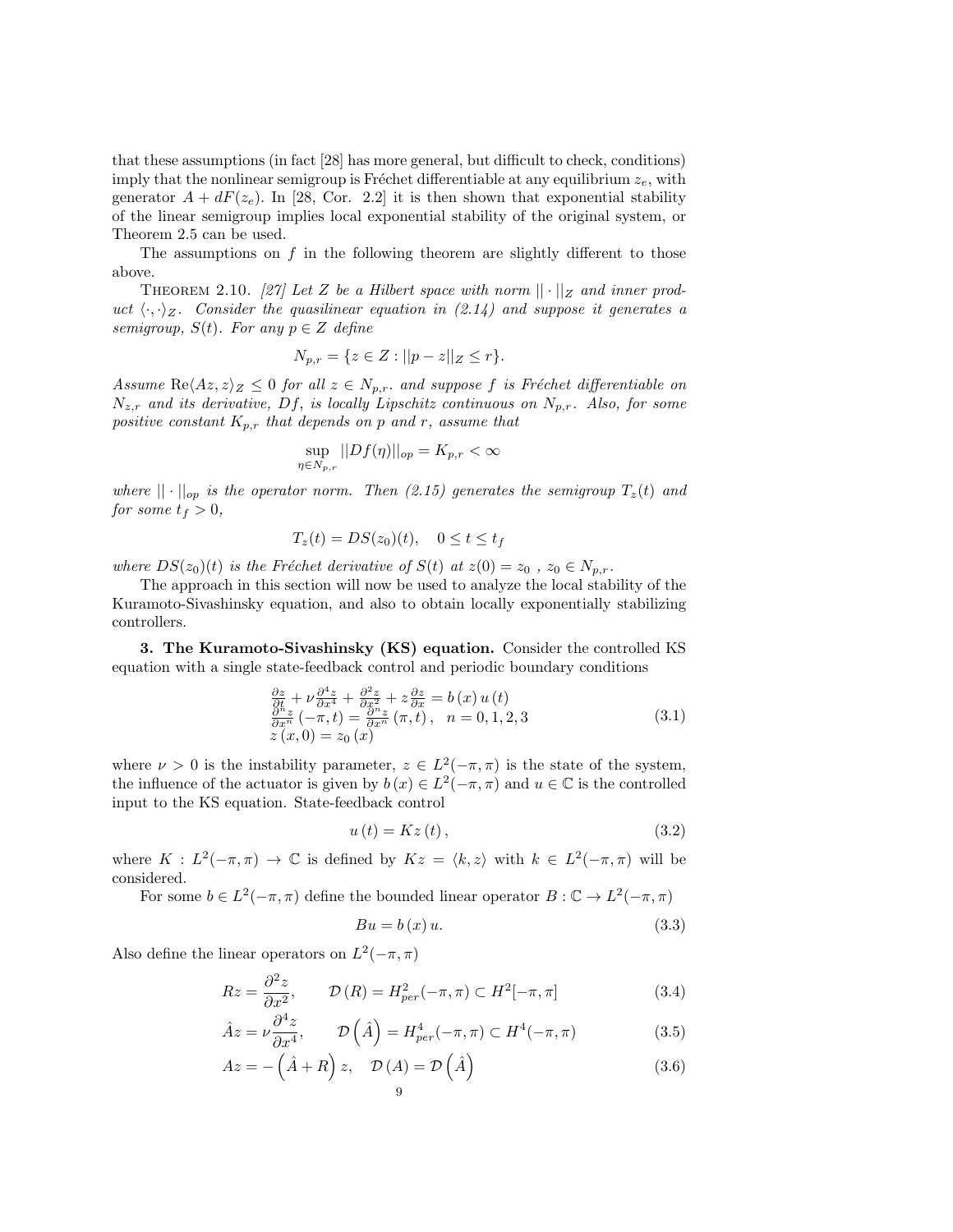and the nonlinear operator

$$
F(z) = -z \frac{\partial z}{\partial x}, \quad \mathcal{D}(F) = H_{per}^1(-\pi, \pi) \subset H^1(-\pi, \pi). \tag{3.7}
$$

The feedback controlled KS equation (3.1) can be written in the abstract form

$$
\begin{aligned}\n\dot{z} &= Az + F\left(z\right) + BKz \\
z\left(0\right) &= z_0.\n\end{aligned} \tag{3.8}
$$

The controlled KS equation (3.8) has a unique strong solution. This result is a special case of [42, Theorem 1.1] where the Galerkin method is used. For the proof see [2, Theorem 5.3.9].

Theorem 3.1. [2, Theorem 5.3.9]

The feedback controlled KS equation with periodic boundary conditions has a unique strong solution  $z(t) = S_B(t) z_0$ , where  $S_B(t)$  is a nonlinear  $C_0$ -semigroup. For any  $T > 0$ ,

$$
z \in C([0, T]; L^{2}(-\pi, \pi)) \cap L^{2}([0, T]; H^{2}_{per}(-\pi, \pi)).
$$

The uncontrolled KS equation ((3.1) with  $b = 0$ ) has an infinite number of equilibria. In particular, any constant function is an equilibrium solution to the KS equation. Define the closed set

$$
Z_e = \{z_e : z_e \text{ is a constant function}\}\tag{3.9}
$$

to be the set of constant equilibria. It is straightforward to verify the conservation of the space integral [13]

$$
\frac{1}{2\pi} \int_{-\pi}^{\pi} z_0 dx = \frac{1}{2\pi} \int_{-\pi}^{\pi} z(x, t) dx.
$$

Thus, the particular equilibrium is determined by the initial condition  $z_0$ : for initial condition  $z_0$ , the constant equilibrium  $z_e = \frac{1}{2\pi} \int_{-\pi}^{\pi} z_0 dx$ .

A set of equilibrium points can also be characterized as stable.

DEFINITION 3.2. [53, Definition 2.6] (Stable Equilibrium Set)

Let  $Z_e$  be the set of all equilibria to (2.5). The set  $Z_e$  is said to be stable if for every  $\varepsilon > 0$ , there exists  $\delta > 0$  such that if  $dist_X(z_0, Z_e) < \delta$ , then

$$
dist_X(z(t), Z_e) < \varepsilon, \quad t \ge 0
$$

where  $dist_X(z, Z_e) = inf\{||z - y|| : y \in Z_e\}.$ 

THEOREM 3.3. Consider the uncontrolled KS equation (3.1) with  $b(x) = 0$ . If the instability parameter  $\nu > 1$ , then the set of constant equilibrium solutions  $Z_e$  defined in (3.9) is globally asymptotically stable.

Proof. Define

$$
V(z) = \frac{1}{2} ||z||^2.
$$
\n(3.10)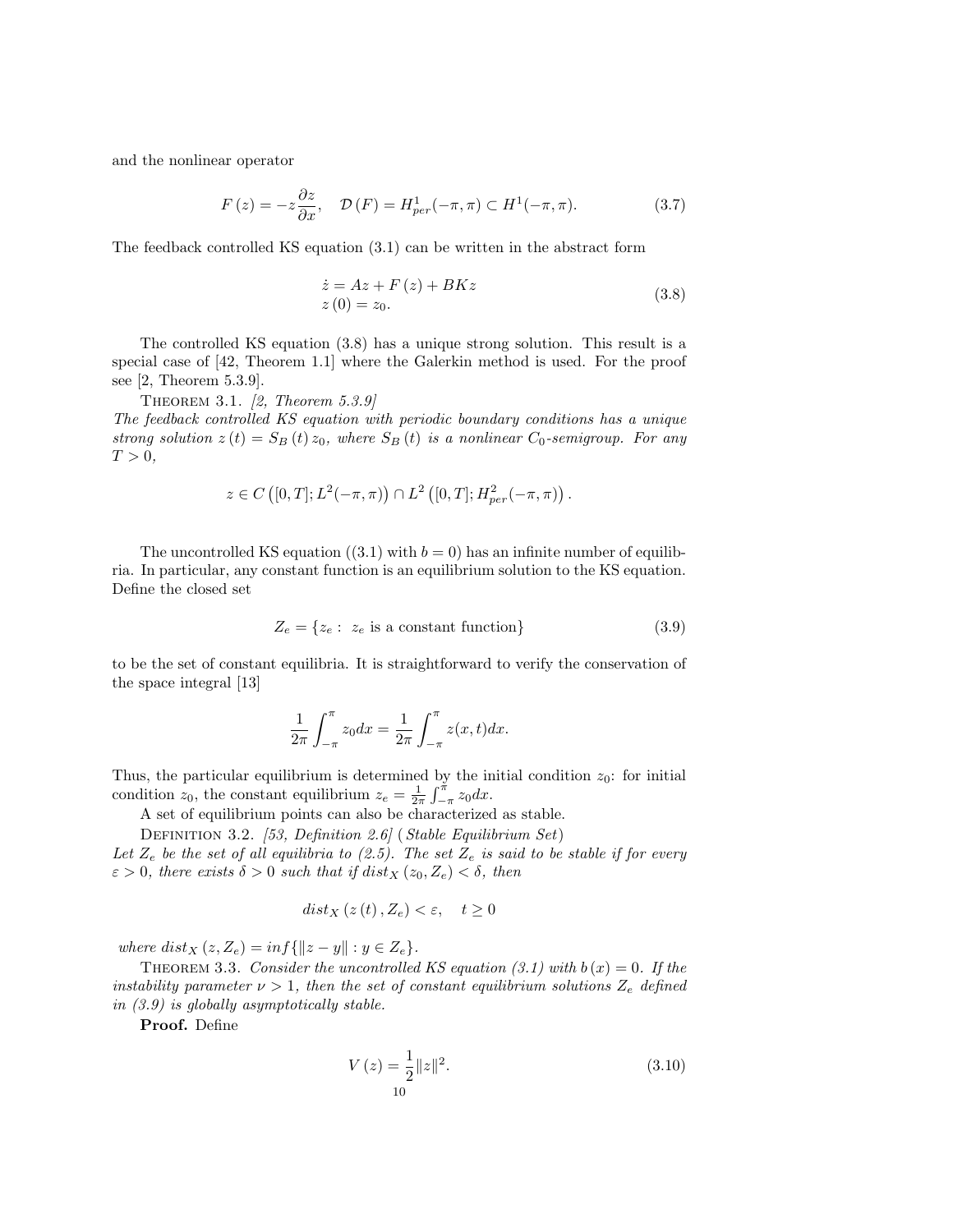For smooth functions satisfying the periodic boundary conditions, the Lyapunov derivative is

$$
\dot{V}(z) = Re\langle z, \dot{z} \rangle,
$$
\n
$$
= -\nu \langle \frac{\partial^2 z}{\partial x^2}, \frac{\partial^2 z}{\partial x^2} \rangle + \langle \frac{\partial z}{\partial x}, \frac{\partial z}{\partial x} \rangle - 0
$$
\n
$$
= -\nu \| \frac{\partial^2 z}{\partial x^2} \|^2 + \| \frac{\partial z}{\partial x} \|^2. \tag{3.11}
$$

Using Poincaré's inequality  $[46,$  Lemma 1.8]) then yields

$$
\dot{V}(z) \le -(\nu - 1) \|\frac{\partial z}{\partial x}\|^2.
$$
  
\n
$$
\le 0,
$$
\n(3.12)

since  $\nu > 1$ . If

 $-(\nu - 1) \|\frac{\partial z}{\partial x}\|^2 = 0,$ 

then

$$
\frac{\partial z}{\partial x} = 0.
$$

This implies that z equals some constant function C; that is  $z \in Z_e$ . Since the C<sub>0</sub>semigroup generated by the uncontrolled KS equation is compact [48, Theorem 54.3], then the orbit  $\gamma(z)$  is pre-compact for every  $z \in \mathcal{D}(A)$ . Therefore, by LaSalle's Invariance Principle, the solution of the KS equation converges to the invariant set  $Z_e$ .  $\square$ 

If the instability parameter  $\nu = 1$ , then the Lyapunov derivative  $\dot{V}(z)$  defined in (3.12) vanishes and therefore the equilibrium solution to the nonlinear KS equation is stable [52, Theorem 3.6 & 3.7]. In [48, Theorem 5.4.3] it was shown that the zero equilibrium is a global attractor.

Stability or instability of equilibria for the KS equation when the instability parameter  $\nu < 1$  needs to be determined. This will be done by linearization of the KS equation around an equilibrium  $z_e$  and then analyzing the stability of the linearization. This approach can also be used to locally stabilize the system about an equilibrium, or in fact at any point.

4. Linearization of the Kuramoto-Sivashinsky equation. The feedback controlled KS equation (3.8) will be linearized at  $z_0 \in \mathcal{D}(A)$ , where the operator A and its domain is defined in  $(3.6)$ . This is done by using the Gâteaux derivative [36, Definition 3.1.2].

We find the Gâteaux derivative of the nonlinear operator  $F(z)$  defined in (3.7) at  $z_0 \in \mathcal{D}(F)$ ,  $F' : H^1(-\pi, \pi) \subset L^2(-\pi, \pi) \to L^2(-\pi, \pi)$ 

$$
F'z = \lim_{\varepsilon \to 0} \frac{F(z_0 + \varepsilon z) - F(z_0)}{\varepsilon} = \frac{\partial}{\partial x} (z_0 z). \tag{4.1}
$$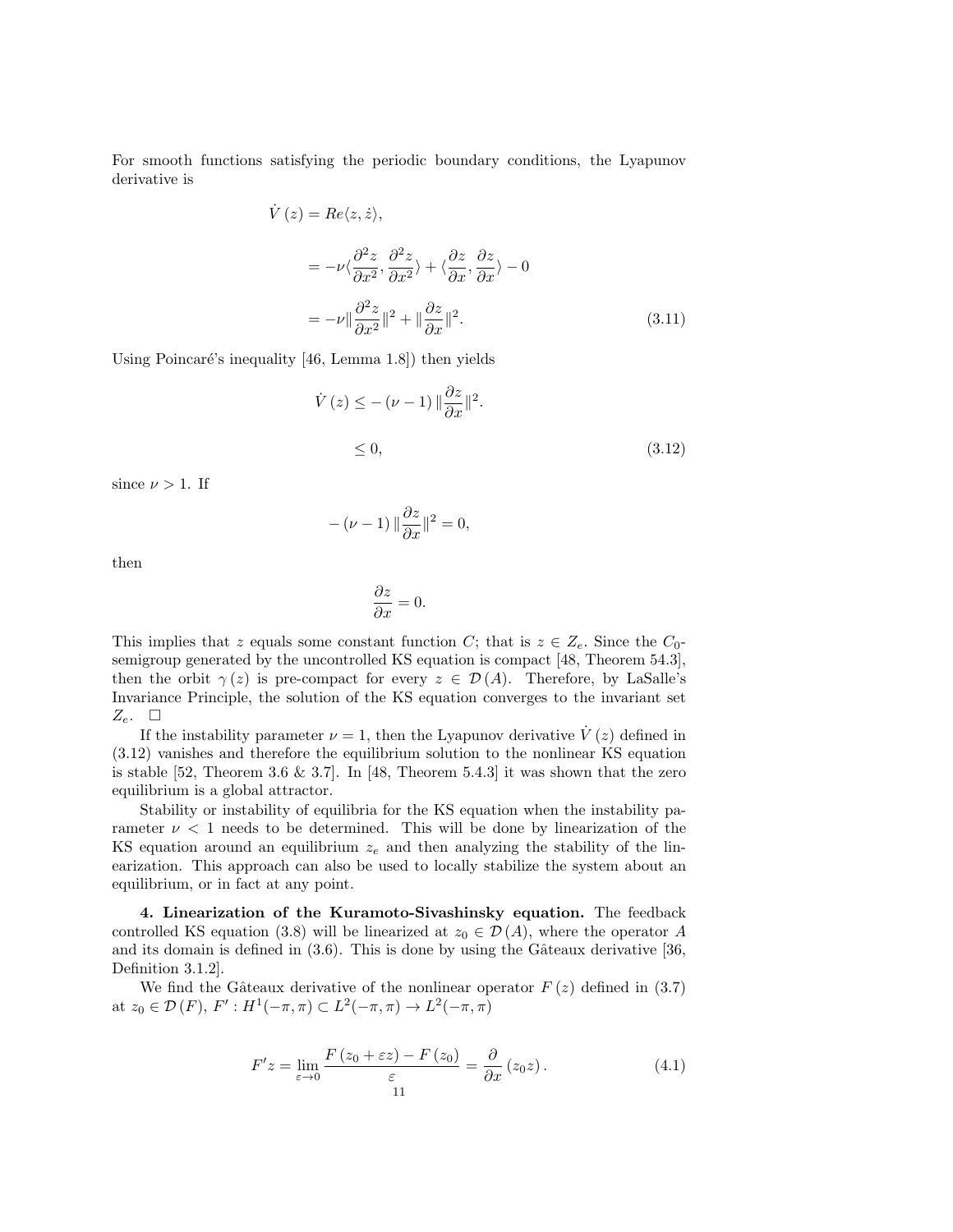Hence, the linearized controlled system of the KS equation around  $z_0$  is

$$
\begin{aligned} \dot{z}(t) &= Az(t) - \frac{\partial}{\partial x} \left( z_0 z(t) \right) + Bu(t) \\ &= A' z(t) + BK z(t) \end{aligned} \tag{4.2}
$$

where

$$
A'z = Az - \frac{\partial}{\partial x}(z_0 z)
$$
 (4.3)

with  $A$  defined in  $(3.6)$ .

THEOREM 4.1.  $[2, Theorem 5.2.1]$ 

The operator A' defined in (4.3), where  $z_0$  is a constant function that does not depend on x, is a Riesz-spectral operator that has eigenvalues  $\lambda_n = -\nu n^4 + n^2 - i n z_0, n \in \mathbb{Z}$ and the corresponding eigenvectors  $\phi_n(x) = \frac{1}{\sqrt{2}}$  $rac{1}{2\pi}e^{inx}$ .

It will now be shown that  $C_0$ -semigroup  $S_B(t)$  of the controlled nonlinear KS equation (3.8) is Fréchet differentiable at any  $z_0 \in L^2(-\pi, \pi)$  and the Fréchet derivative equals the  $C_0$ -semigroup corresponding to the linearized KS equation at  $z_0$ . The main result is Theorem 4.3. A series of lemmas, placed in Appendix A, are used.

In [51, Section VI.8], it is shown that if  $\langle z \frac{\partial y}{\partial x}, z \rangle = 0$ , for every solution to the KS equation z and  $y \in H^2(-\pi, \pi)$ , then the nonlinear  $C_0$ -semigroup generated by the uncontrolled KS equation ((3.1) with  $b(x) = 0$ ) is Fréchet differentiable. This assumption is not used here.

Note that the linear operator  $BK : L^2(-\pi, \pi) \to L^2(-\pi, \pi)$  is bounded. That is, there exists  $M > 0$  such that for all  $z \in L^2(-\pi, \pi)$ ,

$$
||BKz|| \le M||z||.
$$

Theorem 4.3 below is the key result of this section. It shows that the nonlinear  $C_0$ -semigroup corresponding to the open-loop controlled nonlinear KS equation (3.1) is Fréchet differentiable at every  $z_0 \in L^2(-\pi,\pi)$  and the derivative is the linear  $C_0$ semigroup corresponding to the linearized KS equation around  $z_0$ . The following lemma is needed.

LEMMA 4.2.  $[2, \text{ Lem. } 5.3.4]$  Consider the uncontrolled KS equation  $(3.1)$  with  $u(t) = 0$ . Let  $S(t)$  be the  $C_0$ -semigroup generated by the nonlinear uncontrolled KS equation. Then,

$$
||S(t) z_0|| \leq e^{\frac{1}{\sqrt{2\nu}}t} ||z_0||, \quad z_0 \in L^2(-\pi, \pi).
$$

Proof. The uncontrolled KS equation is well-posed [48, Theorem 54.3] and the solution can be written

$$
z\left( t\right) =S\left( t\right) z_{0},
$$

where  $S(t)$  is a nonlinear  $C_0$ -semigroup in  $L^2(-\pi,\pi)$  and  $z_0$  is the initial condition.

It was shown above that (3.11)

$$
\frac{1}{2}\frac{d}{dt}\|z\|^2 + \nu \|\frac{\partial^2 z}{\partial x^2}\|^2 = \|\frac{\partial z}{\partial x}\|^2.
$$
\n(4.4)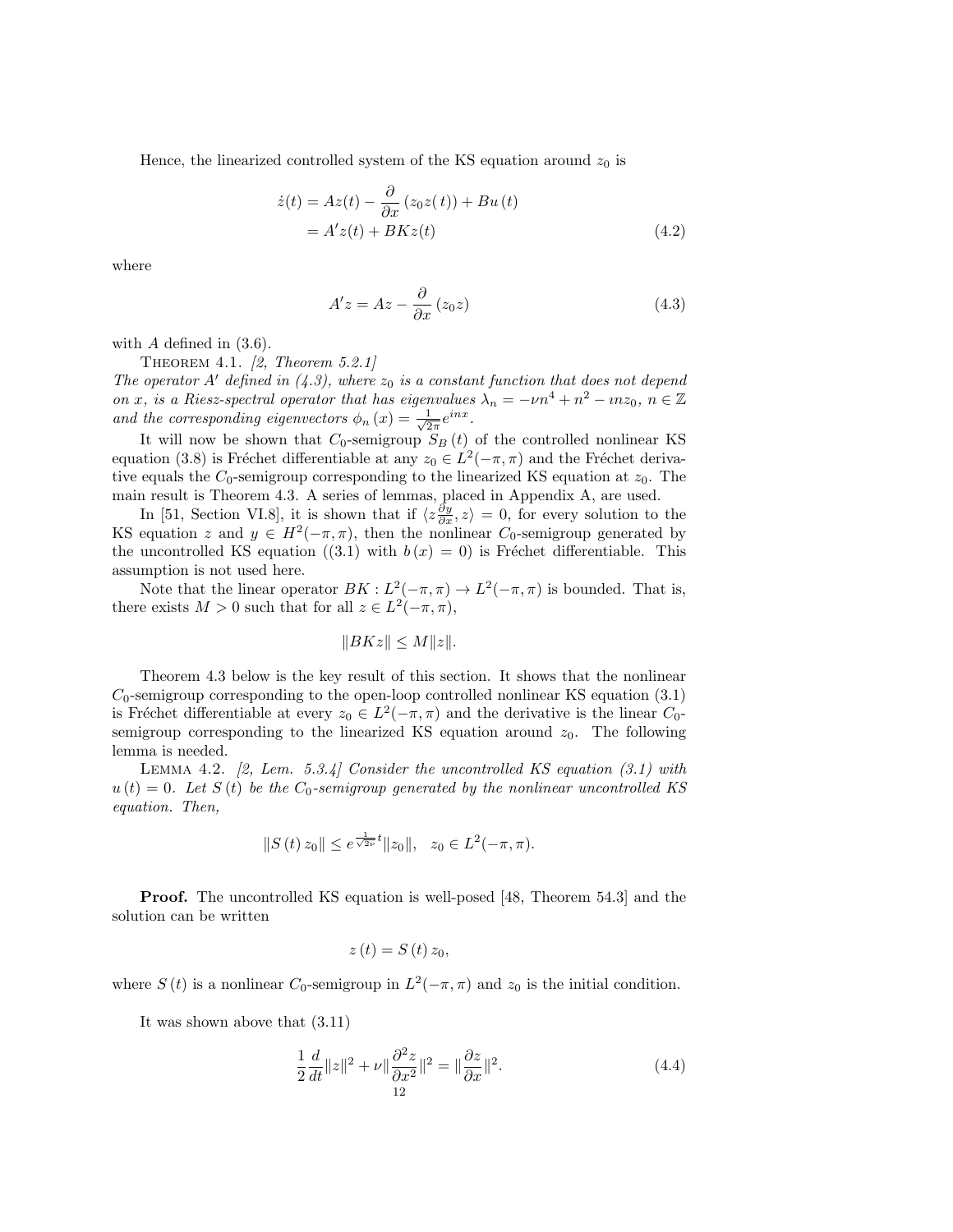Using the Cauchy-Schwarz inequality and Young's inequality,

$$
\frac{\partial z}{\partial x}\|^{2} = \langle \frac{\partial z}{\partial x}, \frac{\partial z}{\partial x} \rangle
$$
  
\n
$$
= -\langle z, \frac{\partial^{2} z}{\partial x^{2}} \rangle \text{ (Integration by parts)}
$$
  
\n
$$
\leq |\langle z, \frac{\partial^{2} z}{\partial x^{2}} \rangle|
$$
  
\n
$$
\leq \|z\| \cdot \|\frac{\partial^{2} z}{\partial x^{2}}\|
$$
  
\n
$$
\leq \frac{1}{4\nu} \|z\|^{2} + \nu \|\frac{\partial^{2} z}{\partial x^{2}}\|^{2}.
$$
 (4.5)

Using this inequality in equation (4.4) leads to

 $\parallel$ 

$$
\frac{d}{dt}||z||^2 \le \frac{1}{2\nu}||z||^2.
$$
\n(4.6)

Using Gronwall's lemma [55, Theorem 1.4.1] then implies that

$$
||z||^2 \le e^{\frac{1}{2\nu}t} ||z_0||^2, \quad t \ge 0,
$$

and so since  $z(t) = S(t) z_0$ , the result follows.  $\Box$ 

Define the nonlinear operator  $G: H_{per}^2(-\pi, \pi) \to L^2(-\pi, \pi)$  by

$$
G(z) = Rz + F(z) - BKz,
$$
\n
$$
(4.7)
$$

where the operators  $R, F$  are defined in  $(3.5), (3.7)$ , respectively.

THEOREM 4.3. Consider the controlled KS equation (3.8). The nonlinear  $C_0$ semigroup  $S_B(t)$  is Fréchet differentiable at every  $z_0 \in L^2(-\pi,\pi)$  and the derivative is the linear  $C_0$ -semigroup generated by the linearized KS equation at  $z_0$ .

Proof. Consider the nonlinear controlled KS equation given by  $(3.8)$  with initial condition  $y_0 \in L^2(-\pi, \pi)$ . Let  $M = ||BK||$ . Lemma 4.2 implies that for any  $T > 0$ , for  $0 \le t \le T$ , the L<sup>2</sup>-norm of the solution  $||y(t)|| \le e^{(\frac{1}{2\nu}+M)T} ||y_0||$ . For any  $\varepsilon > 0$ , define  $r = (||y_0|| + \varepsilon) e^{(\frac{1}{2\nu} + M)T}$ . Then, for any  $z_0, ||z_0 - y_0|| < \varepsilon$ ,

$$
\sup_{t\in[0,T]}\|z\left(t\right)\|\leq r.
$$

Subtracting the KS equation with initial condition  $y_0$  from the equation with initial condition  $z_0$ , and letting  $w(t) = z(t) - y(t)$  yields

$$
\dot{w}(t) + \hat{A}w(t) = -(G(z(t)) - G(y(t)))
$$
  
\n
$$
w(0) = z_0 - y_0 := w_0.
$$
\n(4.8)

Use the Gâteaux derivative to linearize the KS equation (4.8) around  $y = S_B(t) y_0$ 

$$
\frac{\dot{\overline{w}}}{\overline{w}}(t) = -\hat{A}\overline{w}(t) - R\overline{w}(t) - \frac{\partial}{\partial x}(y(t)\overline{w}(t)) + BK\overline{w}(t)
$$
\n
$$
\overline{w}(0) = w_0.
$$
\n(4.9)

Using [51, Theorem II.3.4] and [18, Lemma 3.1.5], the controlled linearized KS equation (4.9) has a unique strong solution

$$
\overline{w}(t) \in L^2\left(0, T; H_{per}^2[-\pi, \pi]\right) \cap L^\infty\left(0, T; L^2[-\pi, \pi]\right), \quad \text{for } t \le T < \infty.
$$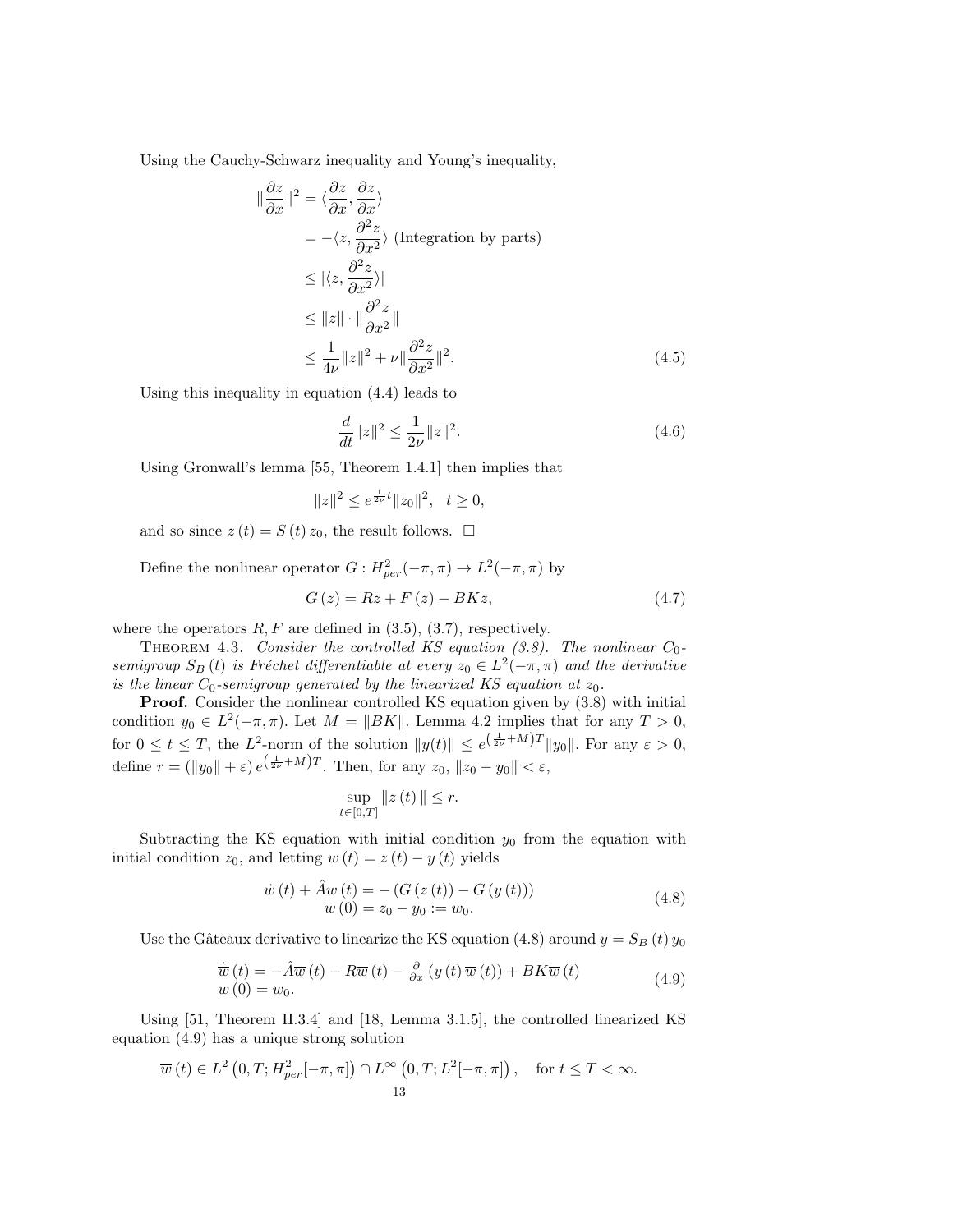That is, the solution can be written as

$$
\overline{w}(t) = T_B(t) w_0, \qquad (4.10)
$$

where  $T_B(t)$  is a  $C_0$ -semigroup on  $L^2[-\pi, \pi]$ .

The next step is to show that the nonlinear  $C_0$ -semigroup  $S_B(t)$  is Fréchet differentiable at  $y_0$  and  $T_B(t)$  is its Fréchet derivative. Set  $\phi = w - \overline{w}$  and use equations (4.8) and (4.9) and Lemma A.3 to obtain

$$
\dot{\phi}(t) = \dot{w}(t) - \dot{\overline{w}}(t)
$$
\n
$$
= -\hat{A}(w(t) - \overline{w}(t)) - (G(z(t)) - G(y(t))) + R\overline{w}(t) + \frac{\partial}{\partial x}(y(t)\overline{w}(t))
$$
\n
$$
-BK\overline{w}(t)
$$
\n
$$
= -\hat{A}\phi(t) - R\phi(t) - \frac{\partial}{\partial x}(y(t)\phi(t)) + BK\phi(t) - F(w(t)).
$$

Thus,

$$
\dot{\phi}(t) + \hat{A}\phi(t) = -R\phi(t) - \frac{\partial}{\partial x}(y(t)\phi(t)) + BK\phi(t) - F(w(t))
$$
\n
$$
\phi(0) = 0.
$$
\n(4.11)

Take the inner product of the above system (4.11) with  $\phi$  to obtain

$$
\langle \dot{\phi}(t), \phi(t) \rangle + \langle \hat{A}\phi(t), \phi(t) \rangle = -\langle R\phi(t) + \frac{\partial}{\partial x} (y(t)\phi(t)) - BK\phi(t), \phi(t) \rangle -\langle F(w(t)), \phi(t) \rangle.
$$

Thus,

$$
\frac{1}{2} \frac{d}{dt} ||\phi(t)||^2 + \nu ||\frac{\partial^2 \phi}{\partial x^2}(t)||^2 = -\langle R\phi(t) + \frac{\partial}{\partial x}(y(t)\phi(t)) - BK\phi(t), \phi(t) \rangle
$$
  

$$
-\langle F(w(t)), \phi(t) \rangle
$$
  

$$
\leq |\langle R\phi(t) + \frac{\partial}{\partial x}(y(t)\phi(t)) - BK\phi(t), \phi(t) \rangle|
$$
  

$$
+ |\langle F(w(t)), \phi(t) \rangle|. \tag{4.12}
$$

Moreover, using the Cauchy-Schwarz inequality, Lemma (A.1), Lemma (A.2) and the Poincaré inequality leads to

$$
|\langle R\phi(t) + \frac{\partial}{\partial x} (y(t)\phi(t)) - BK\phi(t), \phi(t) \rangle| \le |\langle R\phi(t), \phi(t) \rangle| + |\langle BK\phi(t), \phi(t) \rangle|
$$

$$
+ |\langle y(t) \frac{\partial \phi}{\partial x}(t), \phi(t) \rangle| + |\langle \phi(t) \frac{\partial y}{\partial x}(t), \phi(t) \rangle|.
$$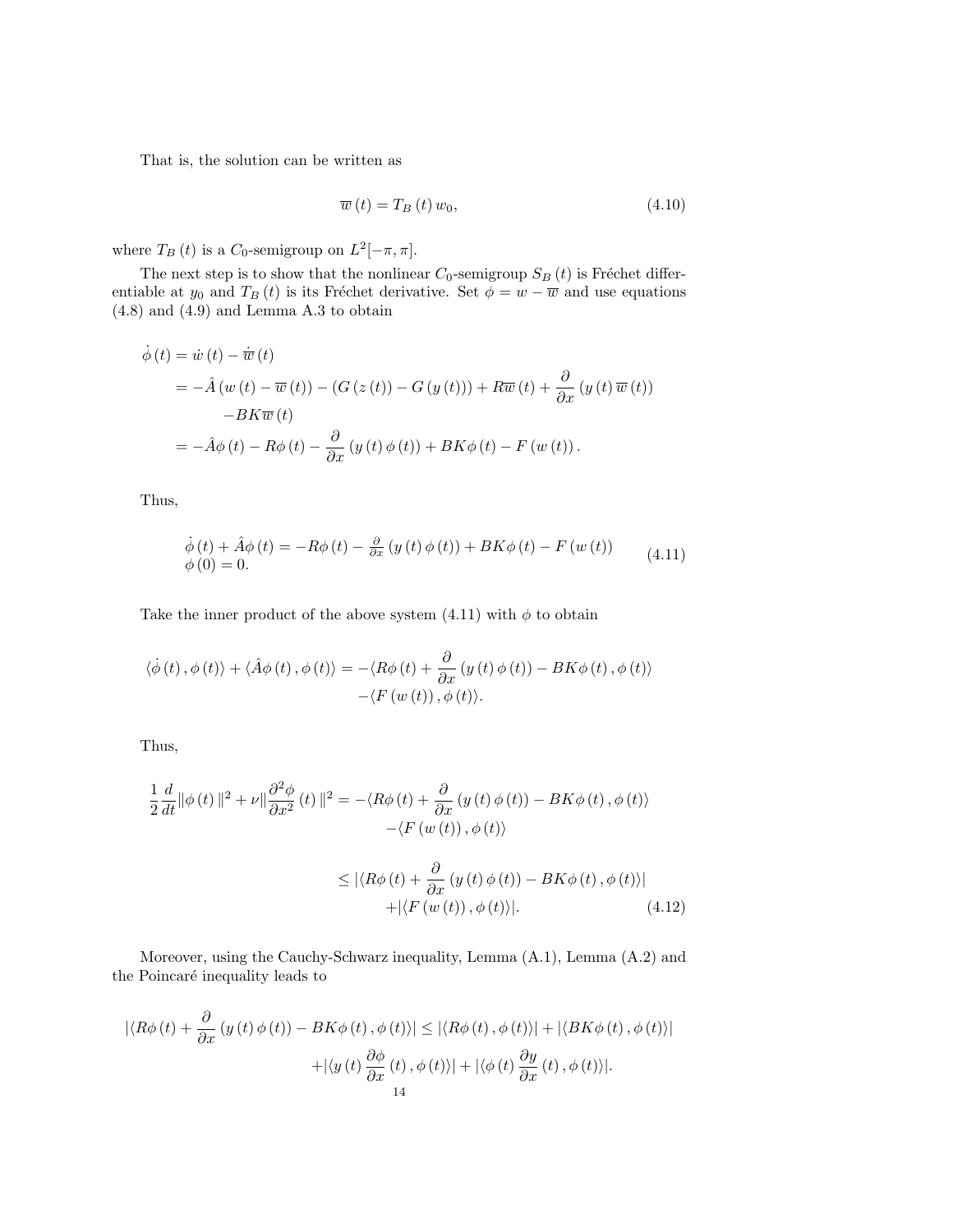That is,

$$
\begin{aligned} |\langle R\phi(t) + \frac{\partial}{\partial x} \left( y(t)\phi(t) \right) - BK\phi(t), \phi(t) \rangle| &\le M \|\phi(t)\|^2 + 3\|y(t)\|_{\infty} \|\phi(t)\| \\ &\quad \|\frac{\partial \phi}{\partial x}(t)\| + \|\phi(t)\| \|\frac{\partial^2 \phi}{\partial x^2}(t)\| \\ &\le M \|\phi(t)\|^2 + (1+3\|y(t)\|_{\infty}) \|\phi(t)\| \|\frac{\partial^2 \phi}{\partial x^2}(t)\| \\ &\le M \|\phi\|^2 + (1+3r) \|\phi(t)\| \|\frac{\partial^2 \phi}{\partial x^2}(t)\| \\ &= M \|\phi(t)\|^2 + K_r \|\phi(t)\| \|\frac{\partial^2 \phi}{\partial x^2}(t)\|, \end{aligned}
$$

where  $K_r = 1 + 3r$ .

With this result, the Cauchy-Schwarz inequality, Young's inequality and Lemma A.3, inequality (4.12) becomes

$$
\frac{1}{2}\frac{d}{dt}\|\phi(t)\|^2 + \nu\|\frac{\partial^2\phi}{\partial x^2}(t)\|^2 \le K_r \|\phi(t)\| \|\frac{\partial^2\phi}{\partial x^2}(t)\| + M\|\phi(t)\|^2 + \|J(w(t))\| \cdot \|\phi(t)\|
$$
  

$$
\le \frac{\nu}{2}\|\frac{\partial^2\phi}{\partial x^2}(t)\|^2 + \left(\frac{K_r^2}{2\nu} + M\right) \|\phi(t)\|^2 + \frac{\nu}{2}\|J(w(t))\|^2 + \frac{1}{2\nu}\|\phi(t)\|^2
$$

and so

$$
\frac{1}{2}\frac{d}{dt}\|\phi(t)\|^2 + \nu\|\frac{\partial^2\phi}{\partial x^2}(t)\|^2 \le \frac{\nu}{2}\|\frac{\partial^2\phi}{\partial x^2}(t)\|^2 + \left(\frac{K_r^2 + 1}{2\nu} + M\right)\|\phi(t)\|^2 + \frac{\nu c^2}{8}\left(\|w(t)\|^2 + \|\frac{\partial^2w}{\partial x^2}(t)\|^2\right)^2
$$
  

$$
\le \frac{\nu}{2}\|\frac{\partial^2\phi}{\partial x^2}(t)\|^2 + \left(\frac{K_r^2 + 1}{2\nu} + M\right)\|\phi(t)\|^2 + \frac{\nu c^2}{4}\left(\|w(t)\|^4 + \|\frac{\partial^2w}{\partial x^2}(t)\|^4\right). \tag{4.13}
$$

This implies that

$$
\frac{d}{dt}\|\phi\left(t\right)\|^2+\nu\|\frac{\partial^2\phi}{\partial x^2}\left(t\right)\|^2\leq\left(\frac{K_r^2+1}{\nu}+2M\right)\|\phi\left(t\right)\|^2+\frac{\nu c^2}{2}\left(\|w\left(t\right)\|^4\right.\left.\left+\|\frac{\partial^2w}{\partial x^2}\left(t\right)\|^4\right),
$$

and so

$$
\frac{d}{dt} \|\phi(t)\|^2 \le \left(\frac{K_r^2 + 1}{\nu} + 2M\right) \|\phi(t)\|^2 + \frac{\nu c^2}{2} \left( \|w(t)\|^4 + \|\frac{\partial^2 w}{\partial x^2}(t)\|^4 \right). (4.14)
$$

Integrating with respect to t and using  $\phi(0) = 0$ , Lemma A.4, leads to

$$
\|\phi(t)\|^2 \le \left(\frac{K_r^2 + 1}{\nu} + 2M\right) \int_0^t \|\phi(s)\|^2 ds + \tilde{M} \|w_0\|^4 e^{4C_r t} \tag{4.15}
$$

where  $\tilde{M} = \frac{\nu c^2}{2} \left( \frac{8C_r}{\nu^2} + \frac{1}{4C_r} \right)$ .

Using Gronwall's lemma and  $\phi(0) = 0$ ,

$$
\|\phi(t)\|^2 \le \bar{C}^2 \|w_0\|^4, \tag{4.16}
$$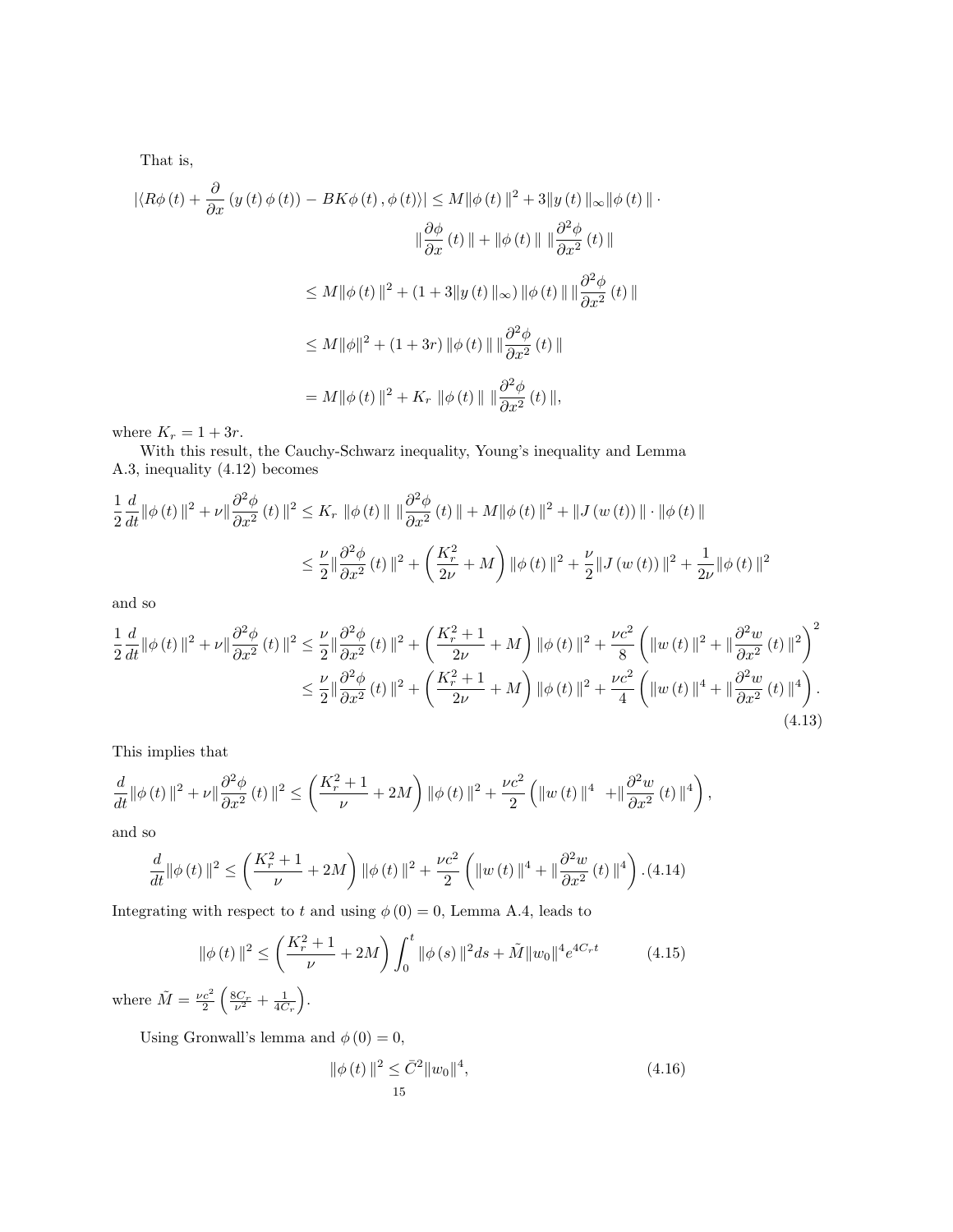where

$$
\bar{C}^2 = \tilde{M}e^{4C_rT} + \frac{\tilde{M}\nu}{4C_r\nu - K_r^2 + 1 - 2M\nu}e^{\frac{4C_r\nu - K_r^2 - 1 - 2M\nu}{\nu}T},
$$

which implies that

$$
\|\phi(t)\| \le \bar{C} \|w_0\|^2, \quad t \in [0, T].
$$

Using the definitions of  $\phi, w$ 

 $\|\phi(t)\| = \|w(t) - \overline{w}(t)\| = \|z(t) - y(t) - \overline{w}(t)\| \leq \overline{C} \|w_0\|^2 = \overline{C} \|z_0 - y_0\|^2, \ \ z_0 \neq y_0.$ 

That is,

$$
\frac{\|z(t) - y(t) - \overline{w}(t)\|}{\|z_0 - y_0\|} \le \overline{C} \|z_0 - y_0\|,
$$
\n(4.17)

or,

$$
\frac{\|S_B(t)z_0 - S_B(t)y_0 - T_B(t)w_0\|}{\|w_0\|} \le \bar{C} \|w_0\|. \tag{4.18}
$$

where  $z_0 = y_0 + w_0$ . Inequality (4.18) holds for every  $z_0 \in L^2(-\pi, \pi)$  with  $||z_0 - y_0|| \leq \varepsilon$ with  $\varepsilon > 0$ . Take the limit as  $||w_0|| \to 0$  to obtain

$$
\lim_{\|w_0\|\to 0} \frac{\|S_B(t)(y_0 + w_0) - S_B(t)y_0 - T_B(t)w_0\|}{\|w_0\|} = \lim_{\|w_0\|\to 0} \bar{C} \|w_0\| = 0. \tag{4.19}
$$

Thus, the nonlinear  $C_0$ -semigroup  $S_B(t)$  generated by the controlled KS equation is Fréchet differentiable. Moreover, the Fréchet derivative of  $S_B(t)$  is the  $C_0$ -semigroup generated by the linearized KS equation,  $T_B(t)$ .  $\Box$ 

THEOREM 4.4. Consider the uncontrolled KS equation (3.1) with  $b(x) = 0$  at some constant equilibrium point  $z_e$ . If the instability parameter  $\nu < 1$ , then the equilibrium is unstable.

**Proof.** Consider the KS equation linearized at a constant equilibrium point  $z_i \in Z_e$ . The generator A' (4.3) of the linearized semigroup is a Riesz-spectral operator with distinct eigenvalues  $\lambda_n = n^2(1 - \nu n^2) - \iota z_e n, n \in \mathbb{Z}$  (Theorem 4.1). If  $\nu < 1$ , then there are eigenvalues with positive real part and the linearized system is unstable. The assumptions of Corollary 2.9 are satisfied. It follows that the uncontrolled nonlinear KS equation is unstable.  $\Box$ 

The number of unstable eigenvalues depends on the value of the instability parameter  $\nu$  which is a finite number. For a given  $0 < \nu < 1$ , let N be the smallest integer such that

$$
N > \sqrt{\frac{1}{\nu}}.\tag{4.20}
$$

The number of unstable eigenfunctions for the uncontrolled linearized KS equation at the equilibrium solution  $z_e$  is equal to N.

Stability of the equilibrium solutions to the uncontrolled KS equation ((3.1) with  $b(x) = 0$ ) depends on the value of the instability parameter  $\nu$ . If  $\nu > 1$ , it was shown in Theorem 3.3 that the set of all constant equilibrium solutions is globally asymptotically stable. If  $\nu < 1$  then the constant equilibria are not stable.

In the next section linearization will be used to construct a locally stablizing feedback controller.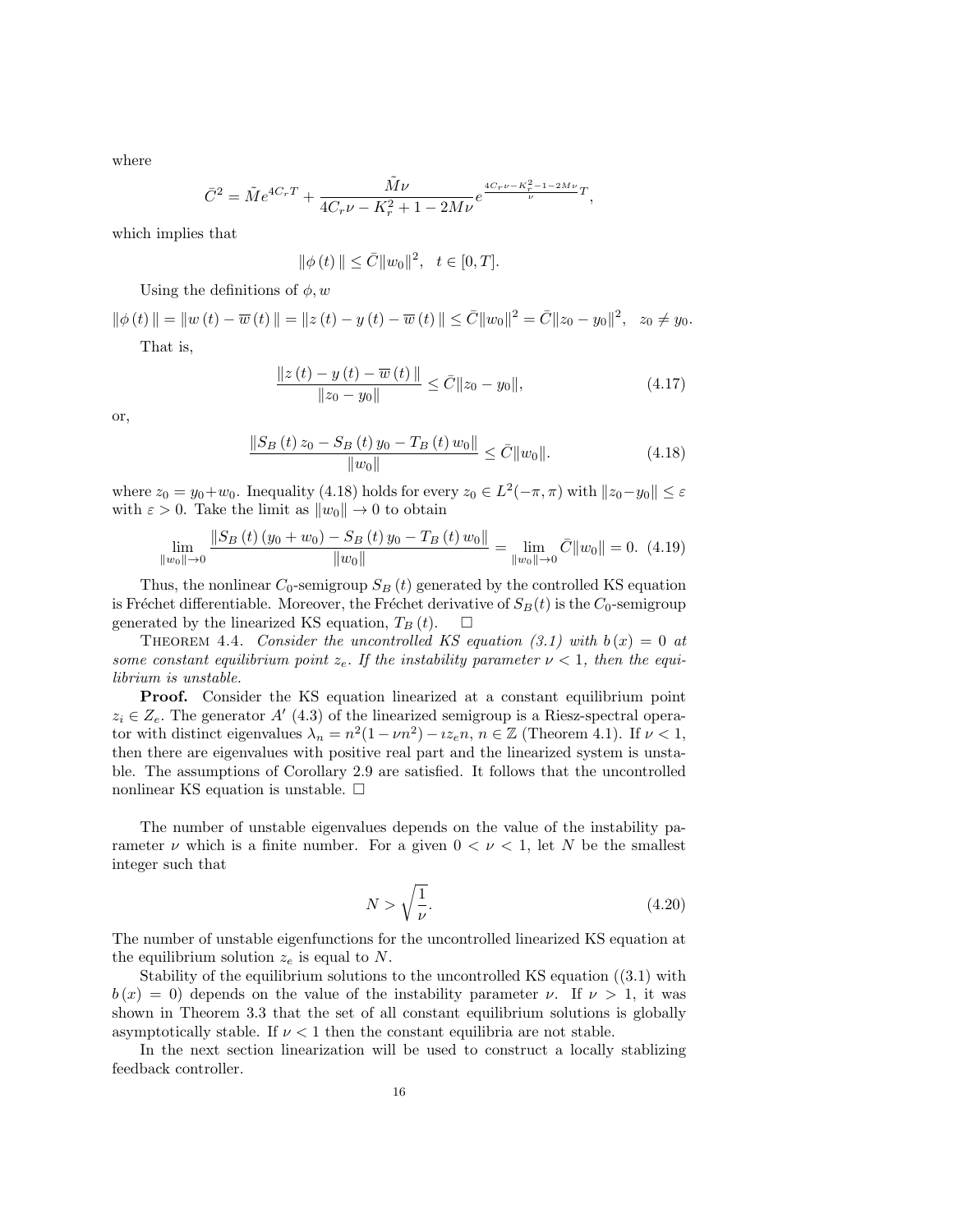5. Stabilization of the Kuramoto-Sivashinsky Equation. It was shown in the previous sections that if  $\nu < 1$  any constant equilibrium solution is unstable. As noted at the end of section 3, if  $\nu = 1$ , then the zero equilibrium solution is Lyapunov stable and not asymptotically stable. It is desired to design a feedback control to drive the solution of the KS equation to a desired state and more generally from one state to another.

If  $K$  is such that the controlled KS equation  $(3.1)$  is locally exponentially stable at a given equilibrium point, then  $K$  is said to locally *exponentially stabilize* the nonlinear KS equation. If such a  $K$  exists, the KS equation is said to be locally *exponentially* stabilizable at that equilibrium point.

Since the nonlinear  $C_0$ -semigroup corresponding to the controlled KS equation is Fréchet differentiable (shown in Theorem 4.3), then using Theorem 2.5, if the linearized controlled KS equation around a desired equilibrium solution generates an exponentially stable  $C_0$ -semigroup, then the same input-feedback control can be used to locally exponentially stabilize the nonlinear KS equation and hence can steer the solution of the KS equation to the desired state.

Note that this result is general and can be used to control the KS equation to any state, not necessarily a constant state. However, only constant equilibrium solutions are considered in this paper as it is easier to analyze the linearized KS equation around a constant equilibrium solution.

There are many ways to design a state-feedback controller that stabilizes linear infinite-dimensional partial differential equations; see for instance, [7, 9, 18, 35, 41, 44]. One approach is to design a linear quadratic controller [18, 54]. Another approach is  $H_{\infty}$ -controller synthesis where the effect of the disturbance on the cost is considered instead of the initial condition [8, 29]. However, most controller design approaches, including these, cannot be implemented using the full partial differential equation. An approximation needs to be used in controller design and in simulations.

Approximations of controller design for infinite-dimensional systems do not always lead to reliable results; see for instance [11, 43, 44]. However, there are conditions for linear systems that guarantee that approximations yield stabilizing controllers and correctly predict closed-loop behaviour. Combined with Theorems 4.3 and 2.5, they lead to a method to design stabilizing controllers for the KS equation.

Write  $Z = L^2(-\pi, \pi)$  and define a sequence of finite-dimensional subspaces  $Z_n \subset$  $H^1(-\pi,\pi)$  and the orthogonal projection  $P_n: Z \to Z_n$ . It is assumed that for all  $z \in Z$ ,  $\lim_{n \to \infty} ||P_n z - z|| = 0$ . This assumption is satisfied by typical approximation methods, such as linear splines and also Fourier series expansions. The space  $Z_n$ is equipped with the norm inherited from Z. Define  $B_n = P_n B$ , and define the approximating generator  $A_n: Z_n \to Z_n$  using some method. This leads to a sequence of finite-dimensional approximations

$$
\frac{dz}{dt} = A_n z(t) + B_n u(t), \qquad z(0) = P_n z_0,
$$
\n(5.1)

THEOREM 5.1. Assume that the sequence of approximations  $(A_n, B_n)$  is stabilizable. Let  $K_n$  be a convergent sequence of controllers for the approximating systems such that the limit K exponentially stabilizes  $(A', B)$  defined in  $(4.2)$ . Then for sufficiently high order n, the controllers  $K_n$  stabilize the KS equation.

Proof.

$$
A' - BK_n = A' - BK + B(K - K_n).
$$
  
<sub>17</sub>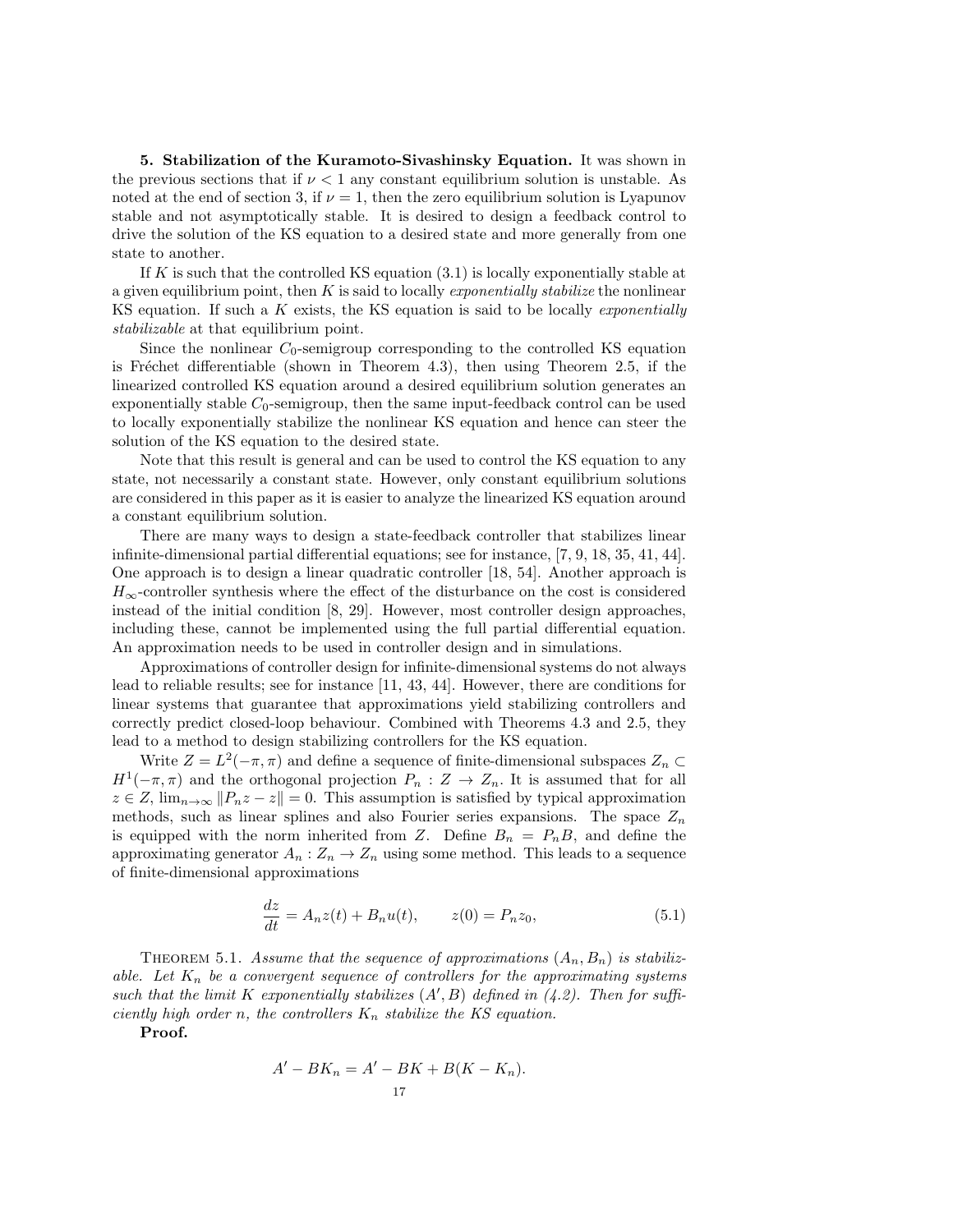For any  $\epsilon > 0$  there is N so  $||B(K - K_n)|| < \epsilon$  for all  $n > N$ . Thus, since  $A' - BK$ generates an exponentially stable semigroup, there is N so  $A' - BK_n$  generates an exponentially stable semigroup for all  $n > N$ . Theorem 2.5 then implies that the controlled KS equation is locally exponentially stable.  $\Box$ 

The key point in using the above theorem is to find a convergent sequence of stabilizing controllers for the finite-dimensional linearizations  $(A_n, B_n)$ . However, there are a number of ways to do this. One possibility is  $K_n = B_n^*$ , that is  $K_n =$  $\langle P_n, \cdot \rangle$ . Also, the approach in [6] was extended in [43] to show that linear quadratic controller design yields such a sequence. An  $H_{\infty}$ -controller design approach also yields a suitable sequence [26]. For a summary of this approach to controller design, see [44].

6. Example. Consider the nonlinear KS equation (3.1) with instability parameter  $\nu = \frac{1}{2}$  and

$$
b(x) = \frac{1}{0.3} \cdot \chi_{[r-0.15,r+0.15]},
$$
\n(6.1)

where  $r \in (-\Pi + 0.15, \Pi - 0.15)$  and  $\chi_{[a,b]}$  indicates the characteristic function with support on  $[a, b]$ .

Since  $\nu < 1$ , the uncontrolled system is unstable at any constant equilibrium point.

Since the eigenfunctions of the generator of the linearized system form an orthonormal basis for  $L^2(-\pi, \pi)$  (Theorem 4.1), a truncation of the Fourier series can be used to approximate the solution. Let  $\{\phi_n, \psi_n\}$ , where  $\phi_0 = \frac{1}{\sqrt{2}}$  $\frac{1}{2\pi}$ ,  $\phi_n(\cdot) = \frac{1}{\sqrt{\pi}} \cos(n\cdot)$ and  $\psi_n(\cdot) = \frac{1}{\sqrt{\pi}} \sin(n\cdot)$  for  $n = 1, \dots, \infty$  and define

$$
b1_n = \langle b, \phi_n \rangle, \text{ for } n = 0, 1, \dots, \infty.
$$
  
\n
$$
b2_n = \langle b, \psi_n \rangle, \text{ for } n = 1, 2, \dots, \infty.
$$
  
\n(6.2)

Defining  $Z_M$  to be the span of the first M functions:  $Z_M = \text{span}\{\phi_0, \phi_i, \psi_i\}_{i=1}^M$ , and the orthogonal projection  $P_M : Z \to Z_M$ ,  $\lim_{M \to \infty} ||P_Mz - z|| = 0$  as discussed in the previous section. A Galerkin method with the eigenfunctions of the linearization as a basis for the approximating subspace will be used to approximate the solution to the uncontrolled nonlinear KS equation. For any  $M > 0$  define

$$
z_M(x,t) = a_0(t)\phi_0(x) + \sum_{i=1}^M a_i(t)\phi_i(x) + \sum_{i=1}^M c_i(t)\psi(x)
$$

where  $a_i(t)$ ,  $c_i(t)$  yields the solution of the ODE system resulting from the Galerkin projection method. Note the approximation is of order  $2M + 1$ . Write the vector of coefficients

$$
[z](t) = [a_0(t), a_1(t), \dots a_M(t), c_1(t), \dots c_M(t)].
$$

Figure 6.1 is a 3-D landscape of the approximated solution with  $M = 10$  and initial condition

$$
z_0(x) = -\frac{1}{2}x^2 + 5x - 4.
$$
 (6.3)

The first 5 eigenfunctions (that is  $M = 2$ ) in the KS equation with  $\nu = \frac{1}{2}$ correspond to eigenvalues with positive real parts; see [2] for the calculations. The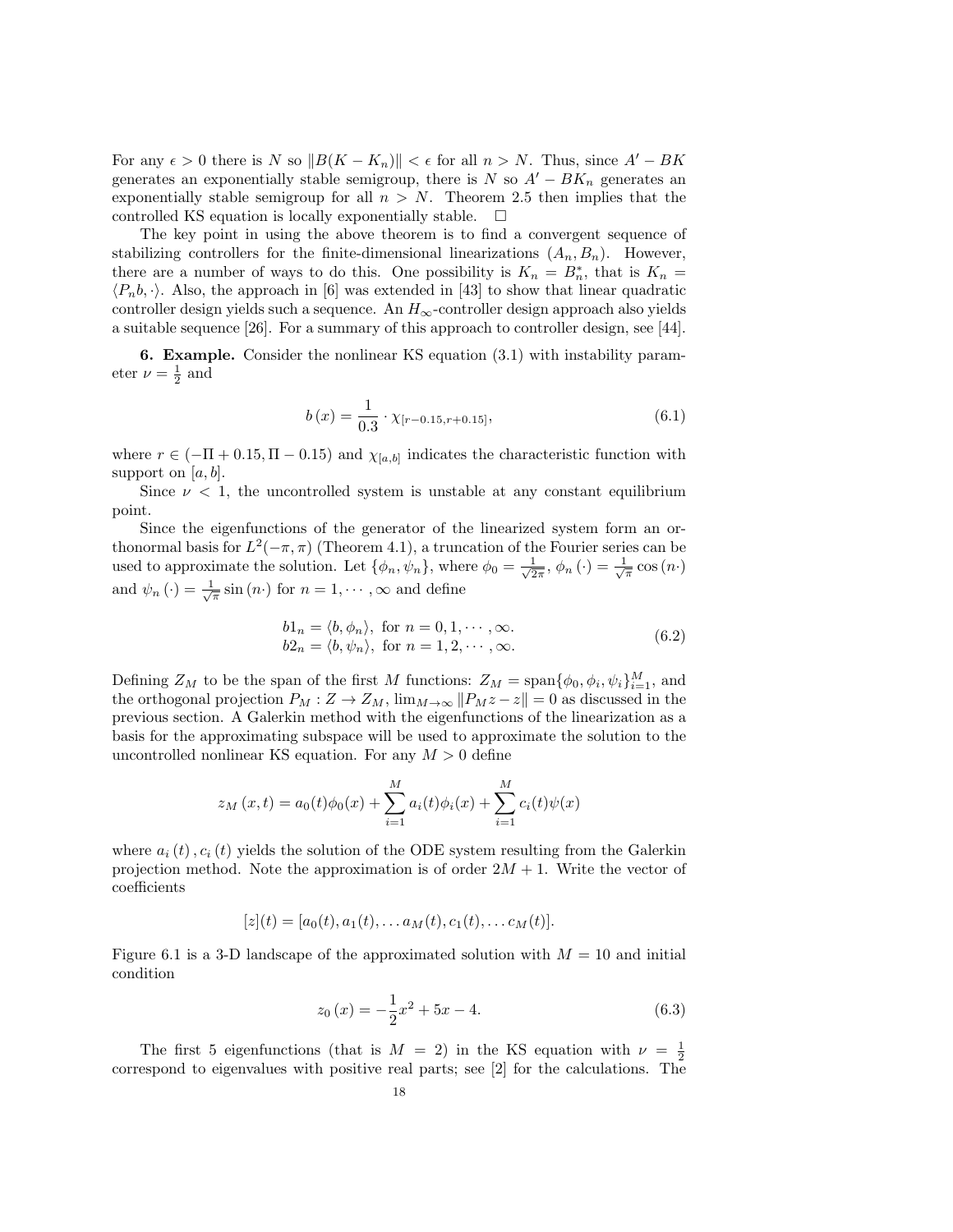

FIG. 6.1. The response of the nonlinear KS equation with no control. The parameter  $\nu = \frac{1}{2}$ and the initial condition  $z_0 = -\frac{1}{2}x^2 + 5x - 4$  (6.3). The system is unstable with this value of  $\nu$ .

controllers will be designed using only the corresponding eigenfunctions, that is the approximation has  $M = 2$ . Stabilization to the equilibrium solution  $z_e = 0$  will be considered first. Choose  $r = 0.05$ , then the actuator will have support at [-0.1,0.2]. Moreover, since  $b1_n = \langle b, \phi_n \rangle \neq 0$  for  $n = 0, 1, 2$  and  $b2_n = \langle b, \psi_n \rangle \neq 0$  for  $n = 1, 2$ , the system is stabilizable. Linear-quadratic control is used here; that is the control  $u$ minimizes the quadratic cost function

$$
J(u) = \int_0^{\infty} ([z]^T (t) [z] (t) + u^T (t) u (t)) dt
$$

subject to (5.1). This yields the control  $u(t) = -K_0[z](t) = -\langle k_0, [z](t) \rangle$  where

$$
k_0 = [-1.0000 \quad 3.2134 \quad 0.0264 \quad 3.2134 \quad 0.0264].
$$

The system simulated with a 21<sup>st</sup>-order approximation  $(M = 10)$  and the controller designed with only 5 eigenfunctions as shown in Figure 6.2. The number of eigenfunctions used in the simulations is larger than the number of eigenfunctions used to design the controller, yet the feedback controller achieved the stabilization and there was no spillover.

Now, consider another equilibrium solution  $z_e = 1$  and the control centred at  $r =$ 1. Again using LQ control with the same weights, the feedback control  $K_1 = \langle k_1, \cdot \rangle$ where

$$
k_1 = [1.0000 \quad 5.2073 \quad -0.0121 \quad 1.5929 \quad 0.0397].
$$
  
19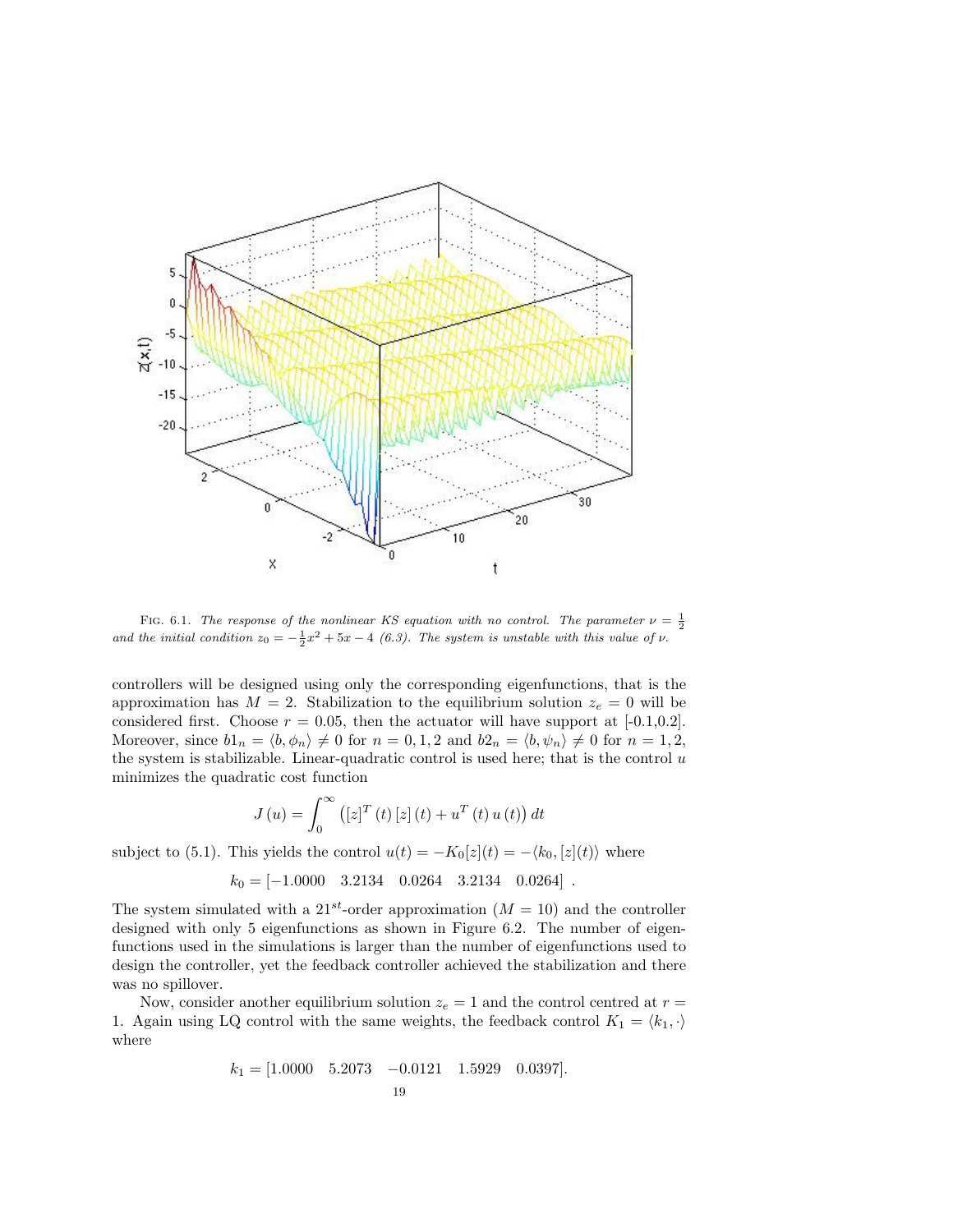

FIG. 6.2. The controlled KS equation when  $\nu = \frac{1}{2}$  with the same initial condition (6.3) as in Figure 6.1. The system is linearized at  $z_e = 0$  to design the controller. Controller design is done using only the first 2 modes  $(M = 2)$  the simulations are with the first 10 modes for the equation  $(M = 10)$ . There is no spillover and the solution converges to the zero equilibrium solution. The control causes the unstable equilibrium  $z_e$  to become a stable equilibrium.

was calculated to stabilize the KS equation linearized around  $z_e = 1$ . Figure 6.3 is a 3-D landscape of the approximated controlled KS equation to the equilibrium solution  $z_e = 1$ . The figure shows that the approximated solution of the KS equation converging towards the desired equilibrium solution  $z_e = 1$  illustrating that the controller stabilizes the nonlinear KS equation.

This same approach is now used to move the KS equation from one equilibrium state to another. Linearizing the KS equation at  $z_e = 2$ , a third controller  $K_3 = \langle k_3, \cdot \rangle$ is calculated as above. Figure 6.4 is a 3-D landscape of the controlled nonlinear KS equation showing that applying the control  $K_1$  followed by  $K_3$  controls the state from the given initial condition to  $z_e = 1$  and then from  $z_e = 1$  to  $z_e = 2$ .

7. Summary. The Fréchet derivative of the semigroup corresponding to an infinite-dimensional dynamical system plays a key role in using the linearization to analyze stability and design controllers. If the semigroup is Fréchet differentiable, and the derivative is exponentially stable then the original system is locally exponentially stable. More particularly, if the spectrum-determined growth assumption holds, and the spectrum of the generator lies in the open left half plane, then the original system is locally exponentially stable. Similarly, if the derivative is unstable then the original system is unstable. if the linear generator has spectrum with positive real part, then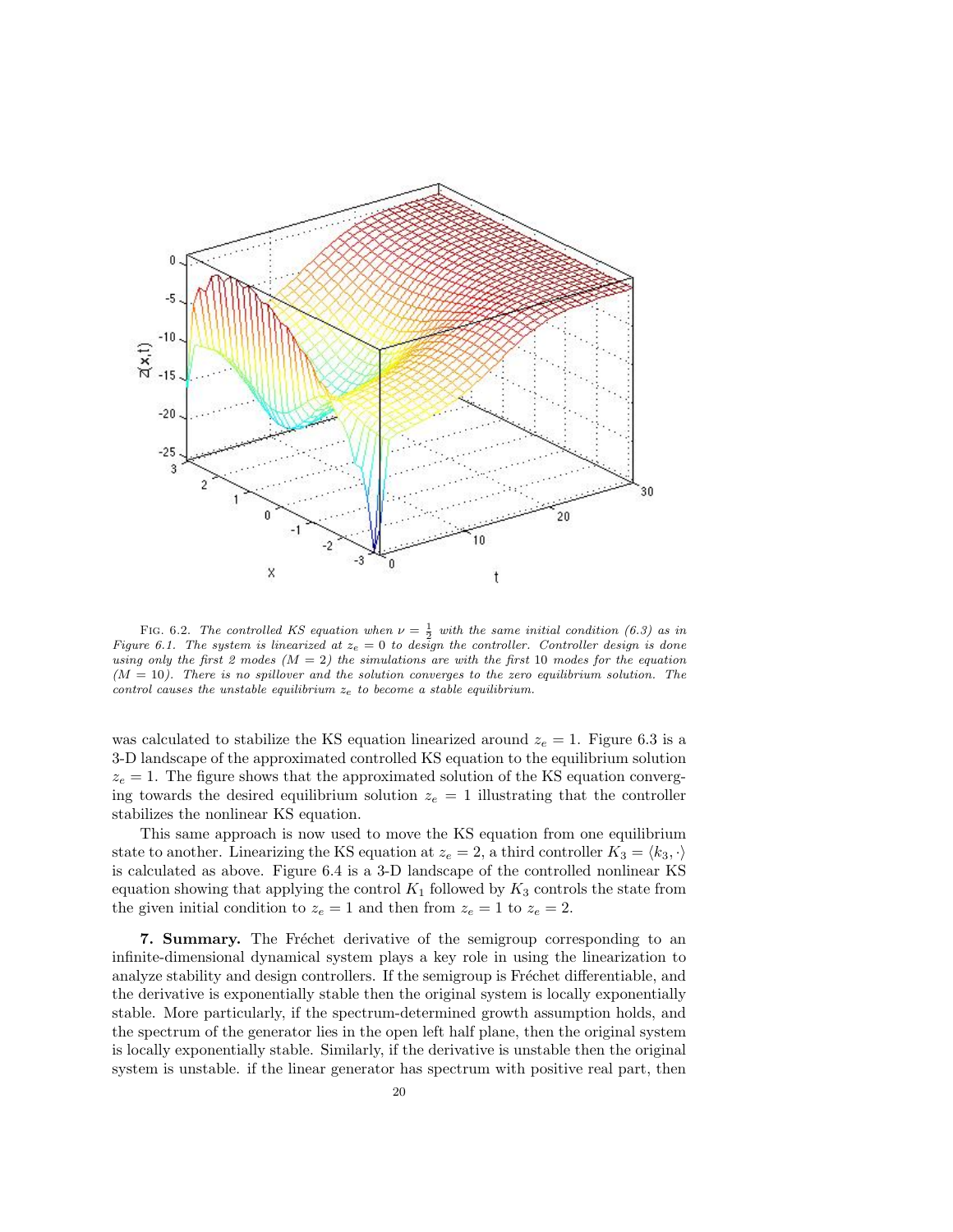

FIG. 6.3. The controlled KS equation when  $\nu = \frac{1}{2}$  with the same initial condition (6.3) as for Figures 6.1 and 6.2. Here the input-feedback control is designed using a linearization at the equilibrium  $z_e = 1$  so that the solution converges to  $z_e = 1$ . As in Figure 6.2, 2 modes (M = 2) are used to design the controller, the simulations include 10 modes  $(M = 10)$ . Again, the control causes the unstable equilibrium  $z_e$  to become a stable equilibrium.

the original system is unstable. If the derivative is only asymptotically stable, no conclusion can be drawn.

Stability and stabilization of the KS equation with periodic boundary conditions is considered in detail in this paper. The set of all constant equilibria is shown to be asymptotically stable when the instability parameter  $\nu > 1$ . This is done using Lyapunov's theorem and LaSalle's invariance principle. It is shown that the semigroup corresponding to the KS equation is Frèchet differentiable. Lyapunov's indirect method can be used to analyze the stability. Constant equilibria for the KS equation are proven to be unstable when  $\nu < 1$ . The approach in [15] or reformulation of the state-space could be used to show that the set of constant equilibria is locally exponentially stable if  $\nu > 1$ .

Stabilization of the KS equation with a bounded control operator was then studied. The semigroup corresponding to the controlled KS equation is Freehet differentiable. Furthermore, the generator of the linearized semigroup is the Gateaux derivative of the original generator. The linearization can therefore be used in controller design. It is proven further that finite-dimensional approximations of the linearized system can be used for controller synthesis. This means that the wide body of techniques available for linear finite-dimensional systems can be used. The effectiveness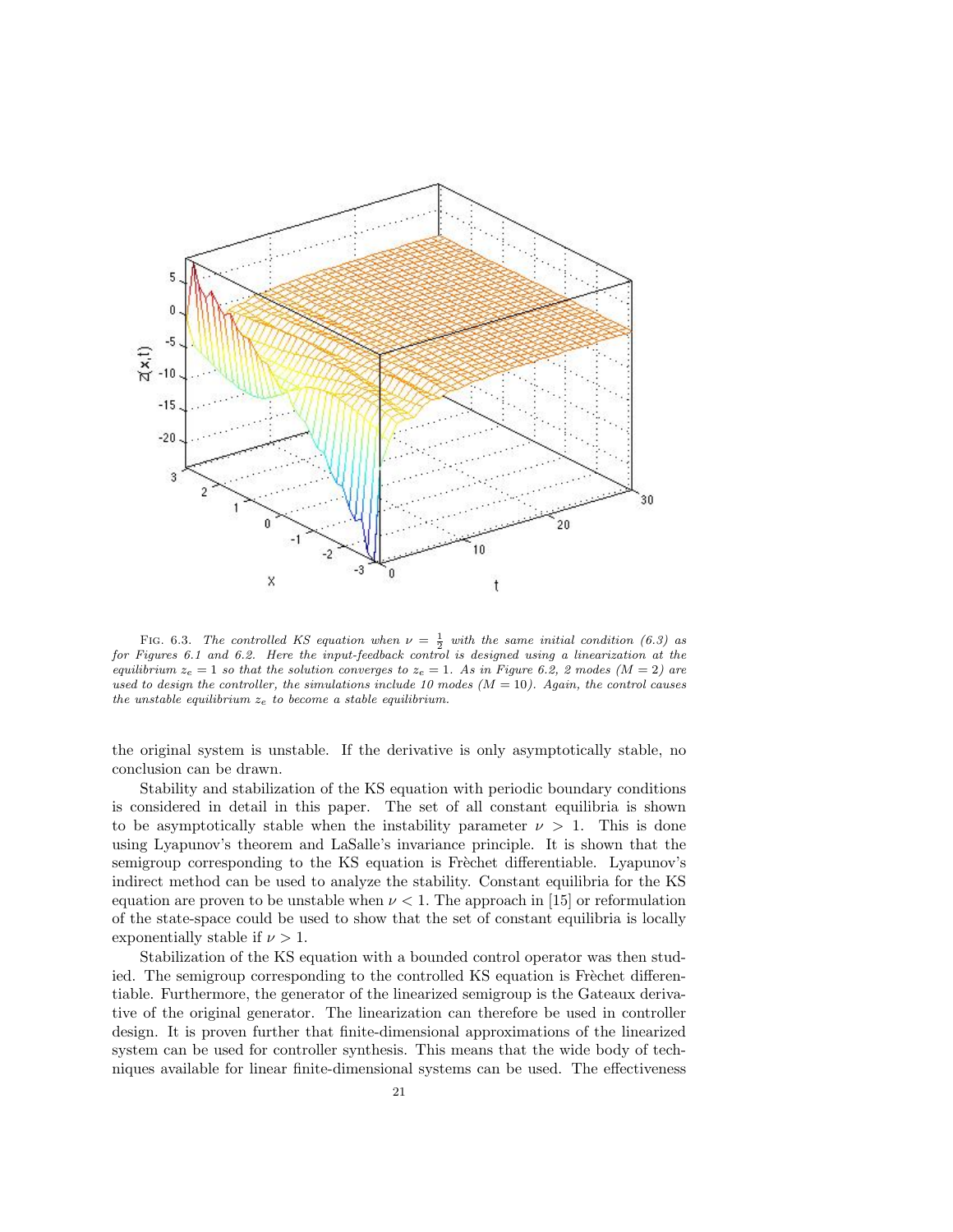

FIG. 6.4. The controlled KS equation when  $\nu = \frac{1}{2}$  with the same initial condition (6.3) as in Figures 6.1, 6.2, 6.3. The controller designed using the linearization at  $z_e = 1$  is followed by the controller designed using the linearization at  $z_e = 2$ . The solution converges to the first equilibrium solution  $z_e = 1$ , then to  $z_e = 2$ .

of the approach was illustrated by stabilization of an example where  $\nu = \frac{1}{2}$ . The state of the KS equation is driven to several different constant equilibrium solutions and from one equilibrium to another equilibrium.

Subsequent research has extended this approach to output feedback control of the KS equation [3].

## Appendix A. Lemmas used to prove Theorem 4.3.

LEMMA A.1. For every  $z, w \in H_{per}^1(-\pi, \pi)$ ,

$$
|\langle z \frac{\partial w}{\partial x}, w \rangle| \le ||z||_{\infty} ||w|| || \frac{\partial w}{\partial x} ||. \tag{A.1}
$$

**Proof.** Let  $z, w \in H_{per}^1(-\pi, \pi)$ , then using Cauchy-Schwarz inequality [18, page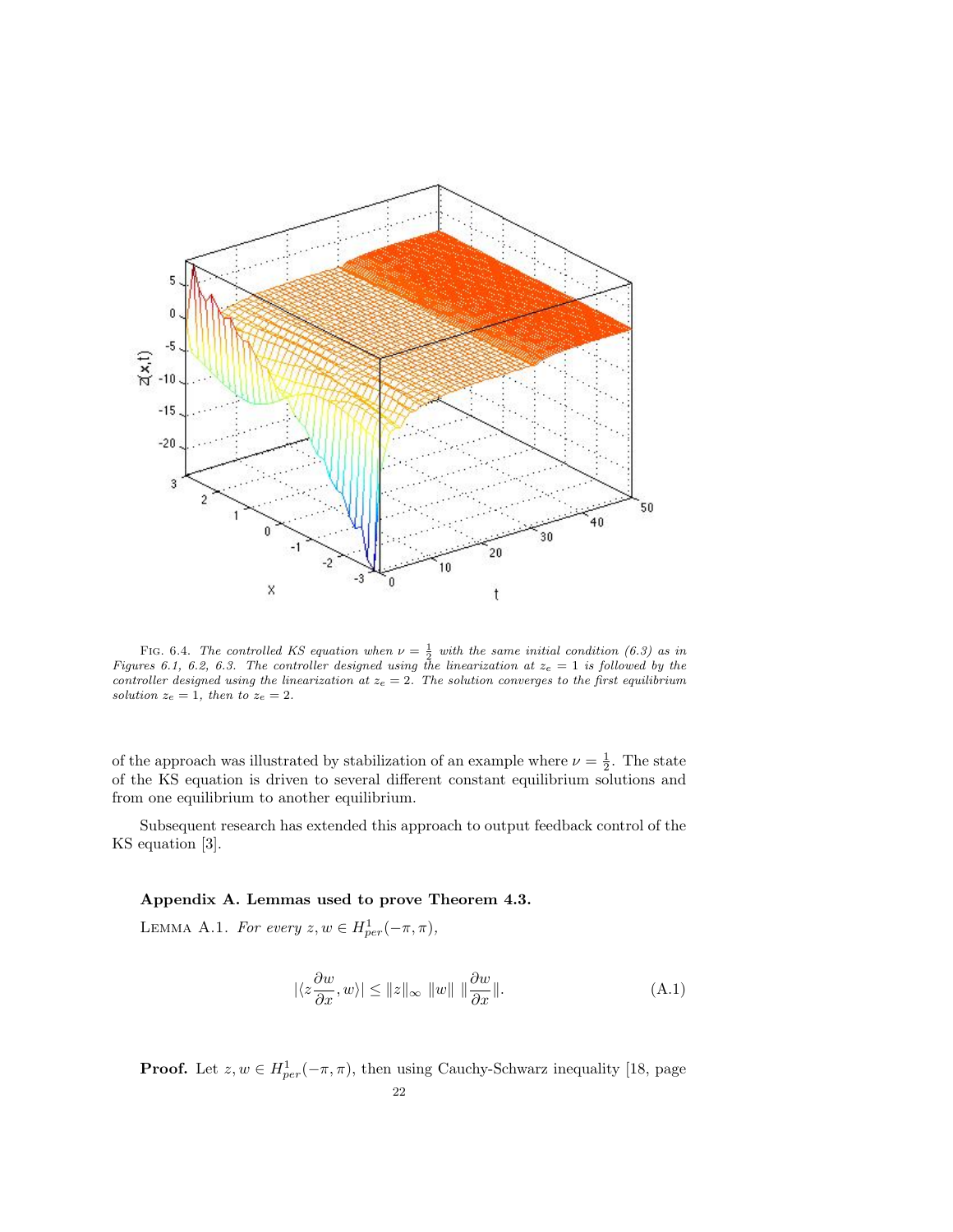576] leads to

$$
|\langle z \frac{\partial w}{\partial x}, w \rangle| = \left| \int_{-\pi}^{\pi} \frac{\partial w}{\partial x} z \overline{w} dx \right|
$$
  
\n
$$
\leq ||z||_{\infty} \int_{-\pi}^{\pi} \left| \overline{w} \frac{\partial w}{\partial x} \right| dx
$$
  
\n
$$
\leq ||z||_{\infty} ||w|| || \frac{\partial w}{\partial x} ||. \quad \Box
$$

LEMMA A.2. For every  $y, w \in H_{per}^1(-\pi, \pi)$ ,

$$
|\langle w \frac{\partial y}{\partial x}, w \rangle| \le 2 \|y\|_{\infty} \|w\| \|\frac{\partial w}{\partial x}\|.
$$
 (A.2)

**Proof.** Let  $y, w \in H_{per}^1(-\pi, \pi)$ , then using integration by parts and the Cauchy-Schwarz inequality,

$$
\begin{aligned} |\langle w \frac{\partial y}{\partial x}, w \rangle| &= \left| \int_{-\pi}^{\pi} w \frac{\partial y}{\partial x} \overline{w} dx \right| \\ &= \int_{-\pi}^{\pi} \left| y \left( w \frac{\partial \overline{w}}{\partial x} \right) \right| + \left| y \left( \overline{w} \frac{\partial w}{\partial x} \right) \right| dx \\ &\leq 2 \left\| y \right\|_{\infty} \left\| w \right\| \left\| \frac{\partial w}{\partial x} \right\|. \quad \Box \end{aligned}
$$

LEMMA A.3. Define the nonlinear operator  $G: H_{per}^2(-\pi, \pi) \to L^2(-\pi, \pi)$ 

$$
G\left(z\right) = Rz + F\left(z\right) - BKz.
$$

For each  $z, y \in H_{per}^2(-\pi, \pi)$ ,

$$
G(z) - G(y) = \frac{\partial}{\partial x} (y (z - y)) + (R - BK) (z - y) + F(z - y). \tag{A.3}
$$

Furthermore, for some  $c > 0$ ,

$$
||F(z - y)|| \leq \frac{c}{2} ||z - y||_{H^{1}}.
$$
\n(A.4)

**Proof.** Let  $z, y \in H_{per}^2(-\pi, \pi)$ . Define  $w = z - y$  and let  $M = ||BK||$ . Using the definitions of  $G, F$  in (4.7) and (3.7) respectively leads to

$$
G(z) - G(y) = w \frac{\partial y}{\partial x} + Rw - BKw + z \frac{\partial w}{\partial x}
$$
  
=  $y \frac{\partial w}{\partial x} + w \frac{\partial y}{\partial x} + Rw - BKw + z \frac{\partial w}{\partial x} - y \frac{\partial w}{\partial x}$   
=  $y \frac{\partial w}{\partial x} + w \frac{\partial y}{\partial x} + Rw - BKw + w \frac{\partial w}{\partial x}.$ 

Next, use Poincaré inequality [46, Lemma 1.8] and the multiplicative algebra property [51, Page 51] to obtain

$$
||F(z - y)|| = ||(z - y)\left(\frac{\partial z}{\partial x} - \frac{\partial y}{\partial x}\right)||
$$

$$
= \frac{1}{2} ||\frac{\partial}{\partial x}(z - y)^2||
$$

$$
\leq \frac{c}{2} ||z - y||_{H^1}^2,
$$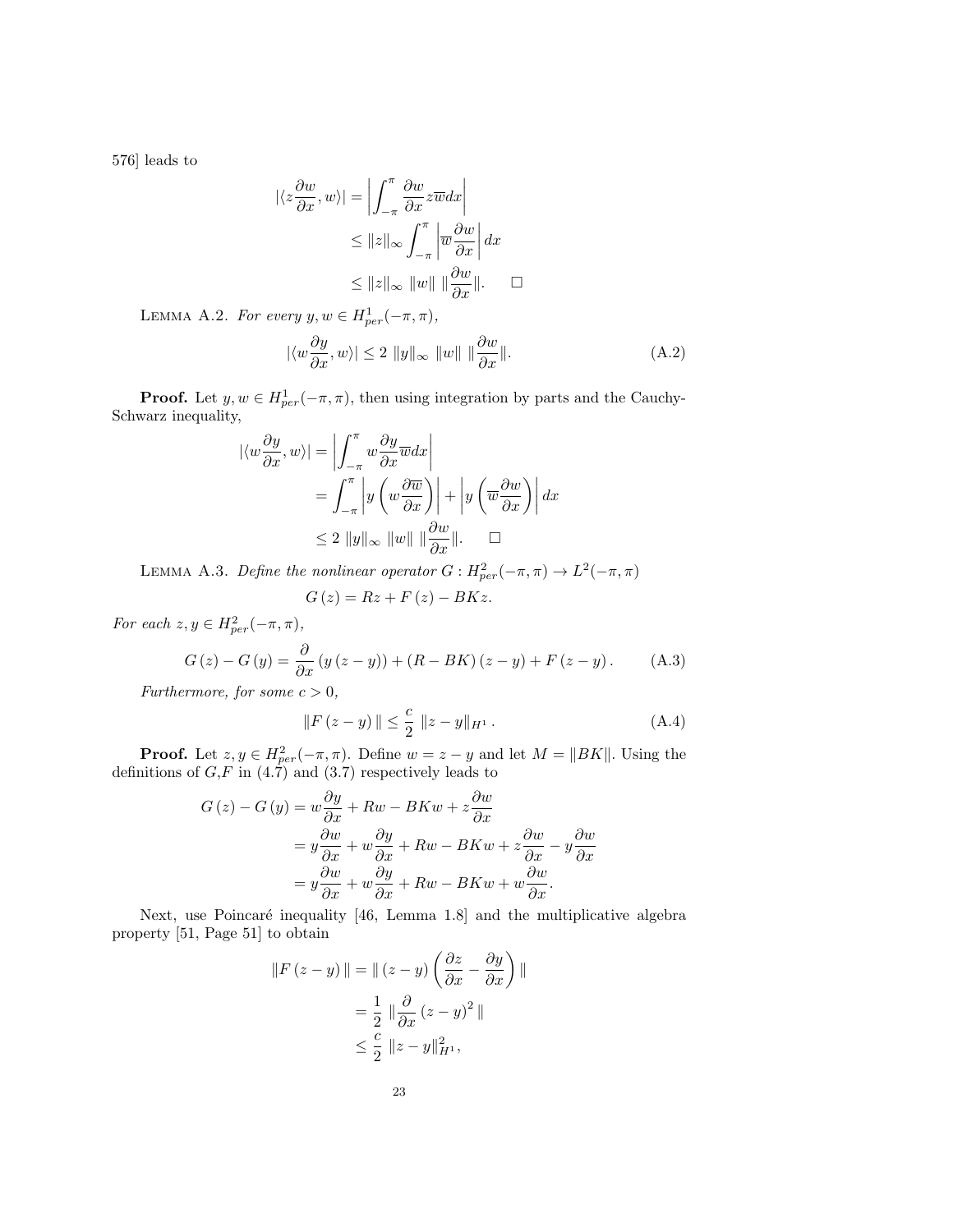as was to be shown.  $\square$ 

LEMMA A.4. Consider the KS equation  $(3.8)$  with different initial conditions  $z_0, y_0 \in L^2(-\pi, \pi)$ . Let  $w(t) = z(t) - y(t)$ , where  $z(t), y(t)$  are solutions to the KS equation corresponding to different initial conditions  $z_0, y_0$ , respectively. Then

$$
\int_0^t \|w(s)\|^4 ds \le \frac{1}{4C_r} \|w_0\|^4 e^{4C_r t} \tag{A.5}
$$

$$
\int_0^t \|\frac{\partial^2 w}{\partial x^2}(s)\|^4 ds \le \frac{8C_r}{\nu^2} \|w_0\|^4 e^{4C_r t} \,. \tag{A.6}
$$

Moreover,  $||z||_{\infty} \leq r$  and  $||y||_{\infty} \leq r$ , where  $r = (||y_0|| + \varepsilon) \max\{1, e^{(\frac{1}{2\nu} + M)T}\} > 0$ .

Proof. Consider the nonlinear controlled KS equation given by  $(3.8)$  with different initial conditions  $z_0, y_0 \in L^2(-\pi, \pi)$ 

$$
\begin{aligned} \dot{z}(t) &= -\hat{A}z(t) - G(z(t)), & z(0) &= z_0\\ \dot{y}(t) &= -\hat{A}y(t) - G(y(t)), & y(0) &= y_0, \end{aligned} \tag{A.7}
$$

where the operators  $\hat{A}$  and  $G$  are given in (3.5) and (4.7), respectively.

Since the operator BK is bounded, then there exists  $M > 0$  such that  $||BKz|| \leq$ M||z|| for every  $z \in L^2(-\pi, \pi)$ . It can be shown that the  $L^2$ -norm of the solution  $||z(t)|| \leq e^{(\frac{1}{2\nu}+M)T}||z_0||$ , where  $\nu > 0$  and  $t \in [0,T]$ . Suppose  $||z_0 - y_0|| \leq \varepsilon$  for some  $\varepsilon > 0$ . Choose  $r = (\|y_0\| + \varepsilon) e^{(\frac{1}{2\nu} + M)T}$ . Then

$$
||y_0|| \le r - \varepsilon
$$
  
\n
$$
\sup_{t \in [0,T]} ||y(t)|| \le r
$$
  
\n
$$
\sup_{t \in [0,T]} ||z(t)|| \le \sup_{t \in [0,T]} e^{\left(\frac{1}{2\nu} + M\right)t} (||z_0 - y_0|| + ||y_0||)
$$
  
\n
$$
\le r.
$$

Note that r does not depend on  $z_0$ . Subtracting the above two equations and letting  $w(t) = z(t) - y(t)$ ,

$$
\dot{w}(t) + \hat{A}w(t) = -(G(z(t)) - G(y(t)))
$$
\n
$$
w(0) = z_0 - y_0 =: w_0.
$$
\n(A.8)

Moreover, it was shown in Lemma (A.3) that

$$
G(z(t)) - G(y(t)) = Rw(t) + z(t)\frac{\partial w}{\partial x}(t) + w(t)\frac{\partial y}{\partial x}(t) - BKw(t).
$$
 (A.9)

Take the inner product of  $(A.8)$  with w to obtain

$$
\langle \dot{w}(t), w(t) \rangle + \langle \hat{A}w(t), w(t) \rangle = - \langle (G(z(t)) - G(y(t))), w(t) \rangle.
$$

That is,

$$
\frac{1}{2}\frac{d}{dt}\|w(t)\|^2 + \nu\|\frac{\partial^2 w}{\partial x^2}(t)\|^2 = -\langle\left(G(z(t)) - G(y(t))\right), w(t)\rangle
$$
  
\n
$$
\leq \left|\langle\left(G(z(t)) - G(y(t))\right), w(t)\rangle\right|. \tag{A.10}
$$
  
\n
$$
24
$$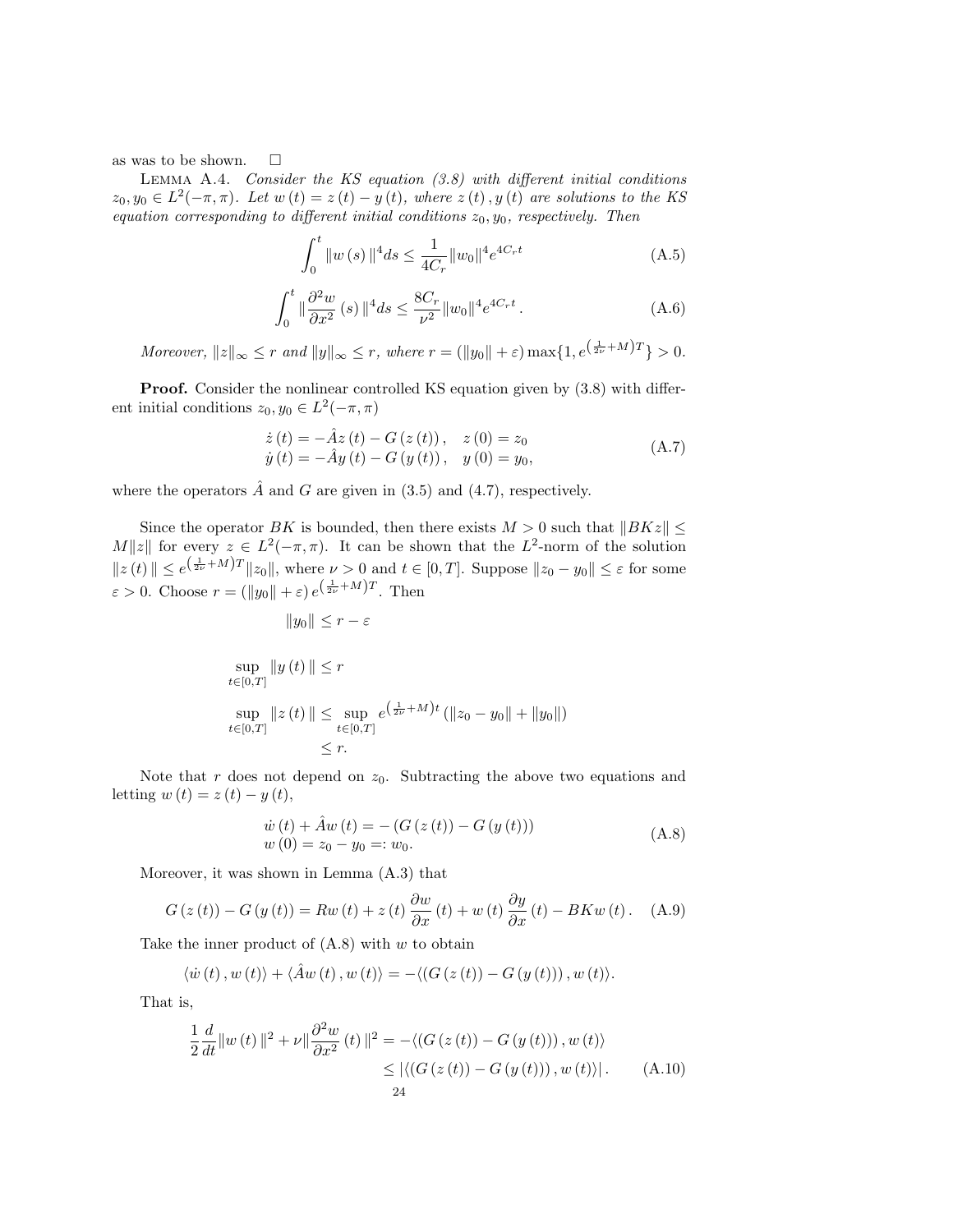Using (A.9), Triangle inequality, Cauchy-Schwarz inequality, Lemma A.1, Lemma A.2 and the Poincaré inequality,

$$
\frac{1}{2} \frac{d}{dt} ||w(t)||^2 + \nu ||\frac{\partial^2 w}{\partial x^2}(t) ||^2 \le |\langle Rw(t), w(t) \rangle| + |\langle z(t) \frac{\partial w}{\partial x}(t), w(t) \rangle|
$$
  
\n
$$
+ |\langle w(t) \frac{\partial y}{\partial x}(t), w(t) \rangle| + |\langle BKw(t), w(t) \rangle|
$$
  
\n
$$
\le ||\frac{\partial^2 w}{\partial x^2}(t) || ||w(t)|| + ||z(t)||_{\infty} ||w(t) || ||\frac{\partial w}{\partial x}(t) ||
$$
  
\n
$$
+ 2||y(t)||_{\infty} ||w(t) || ||\frac{\partial w}{\partial x}(t) || + M||w(t) ||^2
$$
  
\n
$$
\le (1 + 3r) ||w(t)|| ||\frac{\partial^2 w}{\partial x^2}(t) || + M||w(t) ||^2
$$
  
\n
$$
= K_r ||w(t)|| ||\frac{\partial^2 w}{\partial x^2}(t) || + M||w(t) ||^2,
$$
 (A.11)

where  $K_r = 1 + 3r$ .

Using Young's inequality [46, Lemma 5.40],

$$
\frac{1}{2}\frac{d}{dt}\|w(t)\|^2 + \nu\|\frac{\partial^2 w}{\partial x^2}(t)\|^2 \le \frac{\nu}{2}\|\frac{\partial^2 w}{\partial x^2}(t)\|^2 + \left(\frac{K_r^2}{2\nu} + M\right)\|w(t)\|^2. \tag{A.12}
$$

Multiply the above inequality by 2 and re-arrange the terms to obtain

$$
\frac{d}{dt} \|w(t)\|^2 + \nu \|\frac{\partial^2 w}{\partial x^2}(t)\|^2 \le 2C_r \|w(t)\|^2 \tag{A.13}
$$

where  $C_r = \frac{K_r^2}{\nu} + M$  and so

$$
\frac{d}{dt}||w(t)||^2 \le 2C_r||w(t)||^2.
$$
\n(A.14)

This implies that

$$
||w(t)||^2 \le ||w_0||^2 e^{2C_r t}, \quad t \ge 0
$$
\n(A.15)

and so

$$
\int_0^t \|w(s)\|^4 ds \le \frac{1}{4C_r} \|w_0\|^4 e^{4C_r t}. \quad t \ge 0.
$$

Combine inequalities (A.14) and (A.15) to obtain

$$
\frac{d}{dt}||w(t)||^2 \le 2C_r||w_0||^2 e^{2C_r t}.
$$

Square the above inequality and integrate with respect to  $t$  to obtain

$$
\int_{0}^{t} \left(\frac{d}{ds} \|w(s)\|^{2}\right)^{2} ds \le 4C_{r}^{2} \|w_{0}\|^{4} \int_{0}^{t} e^{4C_{r}s} ds
$$

$$
\le C_{r} \|w_{0}\|^{4} e^{4C_{r}t}.
$$
(A.16)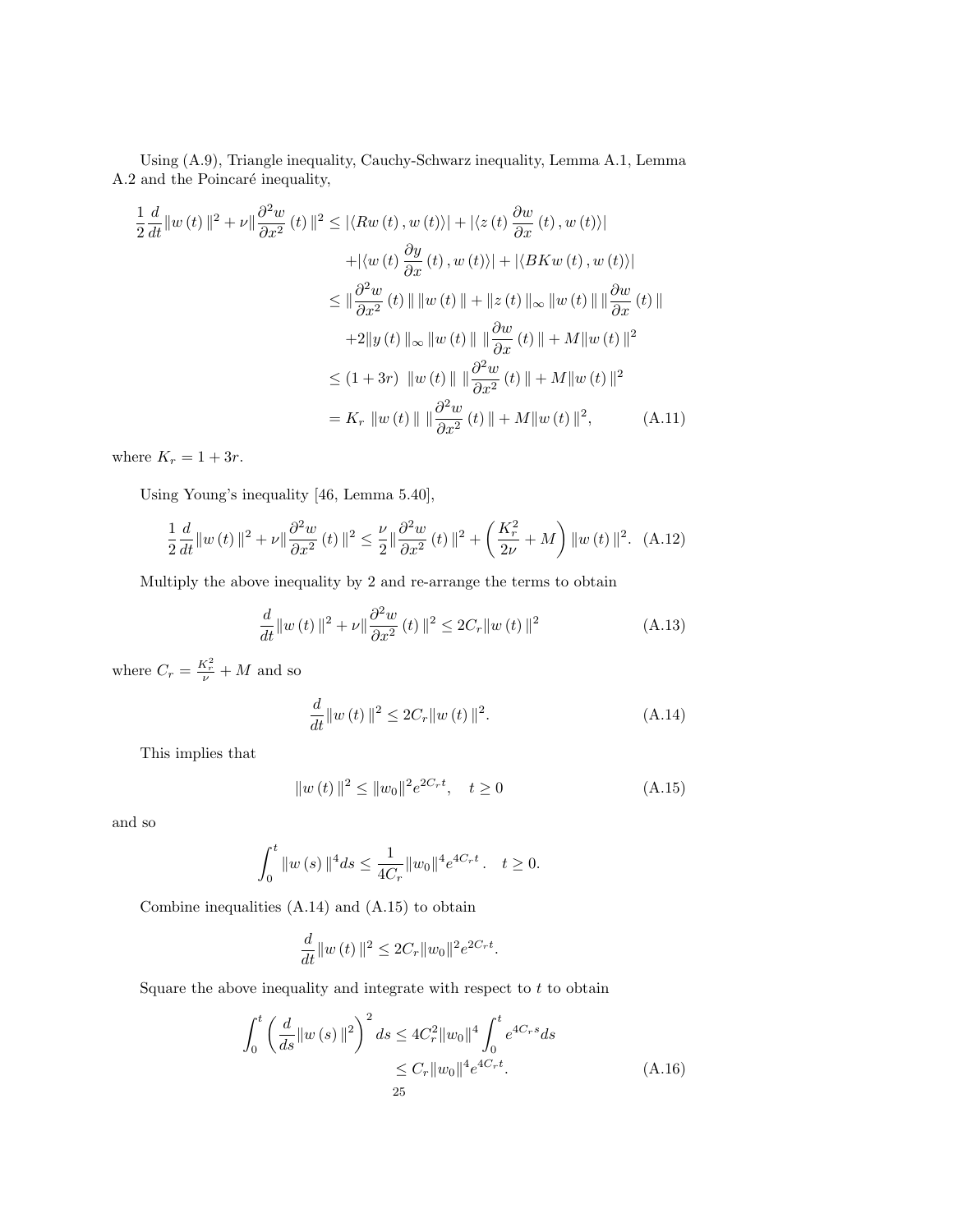Combine inequalities (A.13) and (A.15),

$$
\frac{d}{dt} \|w(t)\|^2 + \nu \|\frac{\partial^2 w}{\partial x^2}(t)\|^2 \le 2C_r \|w_0\|^2 e^{2C_r t}.\tag{A.17}
$$

Integrate  $(A.17)$  with respect to t to obtain

$$
||w(t)||^{2} - ||w_{0}||^{2} + \nu \int_{0}^{t} ||\frac{\partial^{2} w}{\partial x^{2}}(s)||^{2} ds \leq ||w_{0}||^{2} e^{2C_{r}t} - ||w_{0}||^{2}
$$

which implies that

$$
\int_0^t \|\frac{\partial^2 w}{\partial x^2}(s)\|^2 ds \le \frac{1}{\nu} \|w_0\|^2 e^{2C_r t}.
$$
 (A.18)

Now, square inequality (A.17) and expand the perfect square on the left hand side to obtain

$$
\left(\frac{d}{dt}\|w(t)\|^2\right)^2 + 2\nu\|\frac{\partial^2 w}{\partial x^2}(t)\|^2 \cdot \frac{d}{dt}\|w(t)\|^2 + \nu^2\|\frac{\partial^2 w}{\partial x^2}(t)\|^4 \le 4C_r^2\|w_0\|^4 e^{4C_r t}.
$$

Re-arrange the terms and use Young's inequality  $(|2a \cdot b| \leq 2a^2 + \frac{1}{2}b^2)$  to obtain

$$
\nu^{2} \|\frac{\partial^{2} w}{\partial x^{2}}(t)\|^{4} \leq 4C_{r}^{2} \|w_{0}\|^{4} e^{4C_{r}t} - \left(\frac{d}{dt} \|w(t)\|^{2}\right)^{2} - 2\nu \|\frac{\partial^{2} w}{\partial x^{2}}(t)\|^{2} \cdot \frac{d}{dt} \|w(t)\|^{2}.
$$

That is,

$$
\nu^{2} \|\frac{\partial^{2} w}{\partial x^{2}}(t)\|^{4} \leq 4C_{r}^{2} \|w_{0}\|^{4} e^{4C_{r}t} + \left(\frac{d}{dt} \|w(t)\|^{2}\right)^{2} + 2\nu \|\frac{\partial^{2} w}{\partial x^{2}}(t)\|^{2} \cdot \left|\frac{d}{dt} \|w(t)\|^{2}\right|^{2}
$$
  

$$
\leq 4C_{r}^{2} \|w_{0}\|^{4} e^{4C_{r}t} + \left(\frac{d}{dt} \|w(t)\|^{2}\right)^{2} + 2\left(\frac{d}{dt} \|w(t)\|^{2}\right)^{2}
$$
  

$$
+ \frac{\nu^{2}}{2} \|\frac{\partial^{2} w}{\partial x^{2}}(t)\|^{4}.
$$

Re-arrange the terms to obtain

$$
\frac{\nu^2}{2} \|\frac{\partial^2 w}{\partial x^2}(t)\|^4 \le 4C_r^2 \|w_0\|^4 e^{4C_r t} + 3\left(\frac{d}{dt} \|w(t)\|^2\right)^2.
$$

Finally, integrate with respect to  $t$  and use inequality  $(A.16)$  to obtain

$$
\frac{\nu^2}{2} \int_0^t \|\frac{\partial^2 w}{\partial x^2}(s)\|^4 ds \le C_r \|w_0\|^4 e^{4C_r t} + 3C_r \|w_0\|^4 e^{4C_r t}
$$

$$
= 4C_r \|w_0\|^4 e^{4C_r t}.
$$

Hence,

$$
\int_0^t \|\frac{\partial^2 w}{\partial x^2}(s)\|^4 ds \le \frac{8C_r}{\nu^2} \|w_0\|^4 e^{4C_r t}.\quad \Box
$$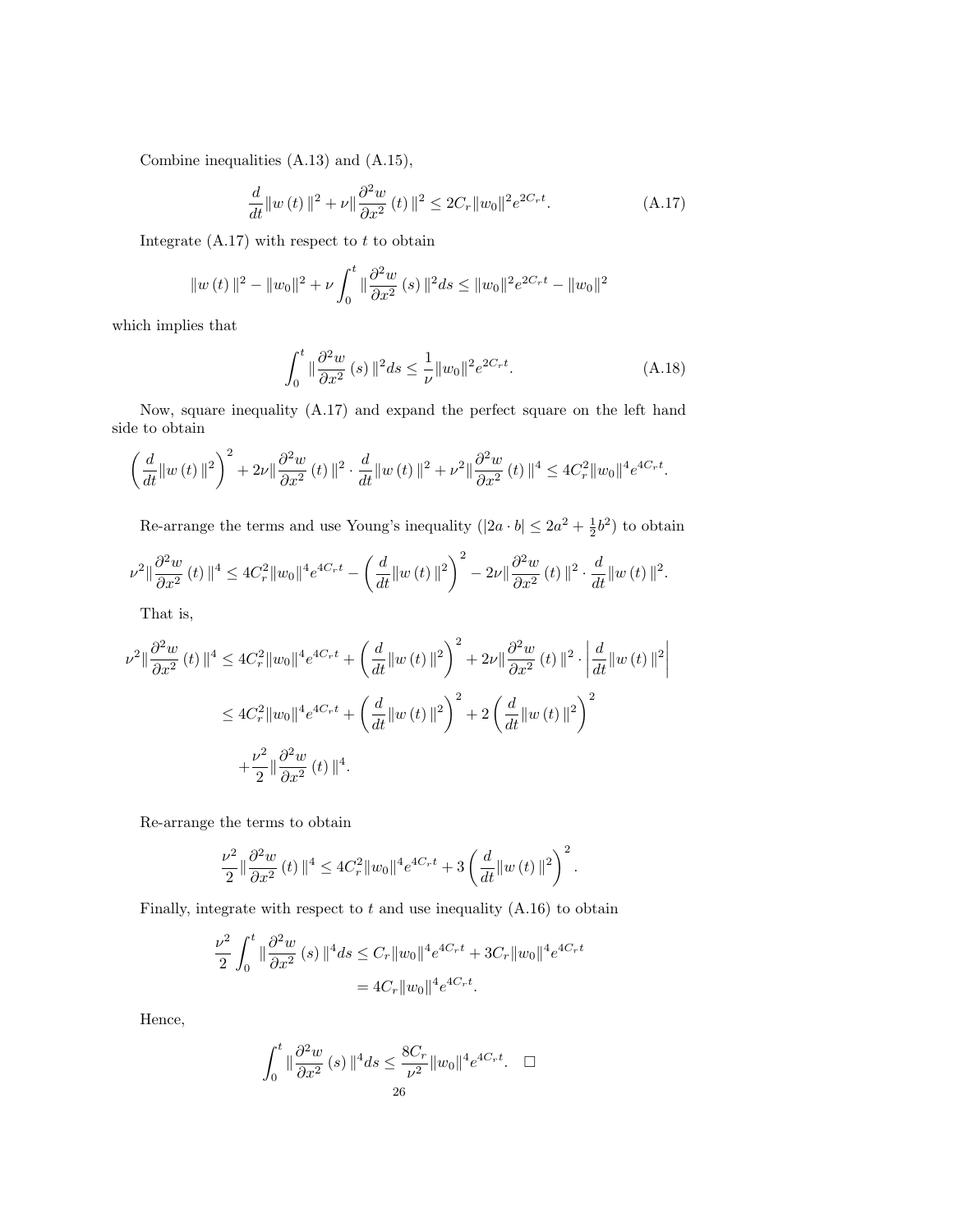## **REFERENCES**

- [1] S. AHUJA, I. KEVREKIDIS, AND C. ROWLEY, Template-based stabilization of relative equilibria in systems with continuous symmetry, Journal of Nonlinear Science, 17 (2007), pp. 109 – 143.
- [2] R. Al Jamal, Bounded Control of the Kuramoto-Sivashinsky equation, PhD thesis, University of Waterloo, 2013.
- [3] R. AL JAMAL AND K. MORRIS, Output feedback control of the Kuramoto-Sivashinsky equation. preprint, 2014.
- [4] A. ARMAOU AND P. CHRISTOFIDES, Feedback control of the Kuramoto-Sivashinsky equation, Physica D: Nonlinear Phenomena, 137 (2000), pp. 49 – 61.
- [5] D. Armbruster, J. Guckenheimer, and P. Holmes, Kuramoto-Sivashinsky dynamics on the centre unstable manifold, SIAM Journal of Applied Mathematics, 49 (1989), pp. 676 – 691.
- [6] H.T. BANKS AND K. KUNISCH, The linear regulator problem for parabolic systems, SIAM Journal on Control and Optimization, 22 (1984), pp. 684–698.
- [7] G. BASTIN, J. CORON, AND B. D'ANDREA NOVEL, On Lyapunov stability of linearised Saint-Ventant equations for a sloping channel, Network and Heterogeneous Media, 4 (2009), pp. 177 – 187.
- [8] A. BENSOUSSAN AND P. BERNHARD, On the standard problem of  $H_{\infty}$ -optimal control for infinite dimensional systems, in Identification and Control in Systems Governed by Partial Differential Equations, SIAM, 1993, pp. 117–140.
- [9] A. Bensoussan, G. Prato, M. Delfour, and S. Mitter, Representation and control of infinite-dimensional systems, Birkhauser, 2nd ed., 2007.
- [10] H. BROWN, I. KEVREKIDIS, A. ORON, AND P. ROSENAU, Bifurcations and pattern formation in the 'regularized' Kuramoto-Sivashinsky equation, Physics Letters A, 163 (1992), pp. 299 – 308.
- [11] J.A. BURNS, K. ITO, AND G.PROPST, On non-convergence of adjoint semigroups for control systems with delays, SIAM Journal on Control and Optimization, 26 (1988), pp. 1442–1454.
- [12] C. BYRNES, D. GILLIAM, C. HU, AND V. SHUBOV, Zero dynamics boundary control for regulation of the Kuramoto-Sivashinsky equation, Mathematical and Computer Modelling, 52 (2010), pp. 875 – 91.
- [13] H. Chang, Nonlinear waves on liquid film surfaces I. Flooding in a vertical tube, Chemical Engineering Science, 41 (1986), pp. 2463 – 2476.
- [14] L. Chen and H. Chang, Nonlinear waves on liquid film surfaces II. Bifurcation analyses of the ling-wave equation, Chemical Engineering Science, 41 (1986), pp. 2477 – 2486.
- [15] A. N. F. CHOW AND K. A. MORRIS, *Control of hysteresis in the landau–lifshitz equation*, Automatica, (2016).
- [16] J.-M. CORON AND H.-M. NGUYEN, *Dissipative boundary conditions for nonlinear 1-d hyperbolic* systems: Sharp conditions through an approach via time-delay systems. preprint.
- [17] A. COWARD, D. PAPAGEORGIOU, AND Y.1 SMYRLIS, Nonlinear stability of oscillatory coreannular flow: A generalized Kuramoto-Sivashinsky equation with time periodic coefficients, Zeitschrift für Angewandte Mathematik und Physik, 46 (1995), pp.  $1 - 39$ .
- [18] R. Curtain and H. Zwart, An introduction to infinite-dimensional linear systems theory, Springer-Verlag, 1995.
- [19] W. DESCH AND W. SCHAPPACHER, Linearized stability for nonlinear semigroups, in Differential equations in Banach spaces, Springer, Berlin, 1986, pp. 61 – 73.
- [20] S. DUBLJEVIC, Boundary model predictive control of Kuramoto-Sivashinsky equation with input and state constraints input and state constraints, Computer and Chemical Engineering, 34  $(2010)$ , pp.  $1655 - 61$ .
- [21] J. Elgin and X. Wu, Stability of cellular states of the Kuramoto-Sivashinsky equation, SIAM Journal on Applied Mathematics, 56 (1996), pp. 1621 – 1638.
- [22] C. FOIAS, M. JOLLY, I. KEVREKIDIS, G. SELL, AND E. TITI, On the computation of inertial manifolds, Physics Letters A, 131 (1989), pp. 433 – 437.
- [23] B. Guo and H. Gao, Global attractor for axially symmetric Kuramoto-Sivashinsky equation in annular domains, Communications in Nonlinear Science and Numerical Simulation, 1 (1996), pp. 34 – 37.
- [24] J. GUSTAFSSON AND B. PROTAS, Regularization of the backward in time Kuramoto-Sivashinsky equation, Journal of Computational and Applied Mathematics, 234 (2010), pp. 398 – 406.
- [25] J. Hyman and B. Nicolaenko, The Kuramoto-Sivashinsky equation: A bridge between PDEs and dynamical systems, Physica D, 18D (1986), pp. 113 – 126.
- [26] K. ITO AND K. A. MORRIS, An approximation theory for solutions to operator Riccati equations for  $H_{\infty}$  control, SIAM Journal on Control and Optimization, 36 (1998), pp. 82–99.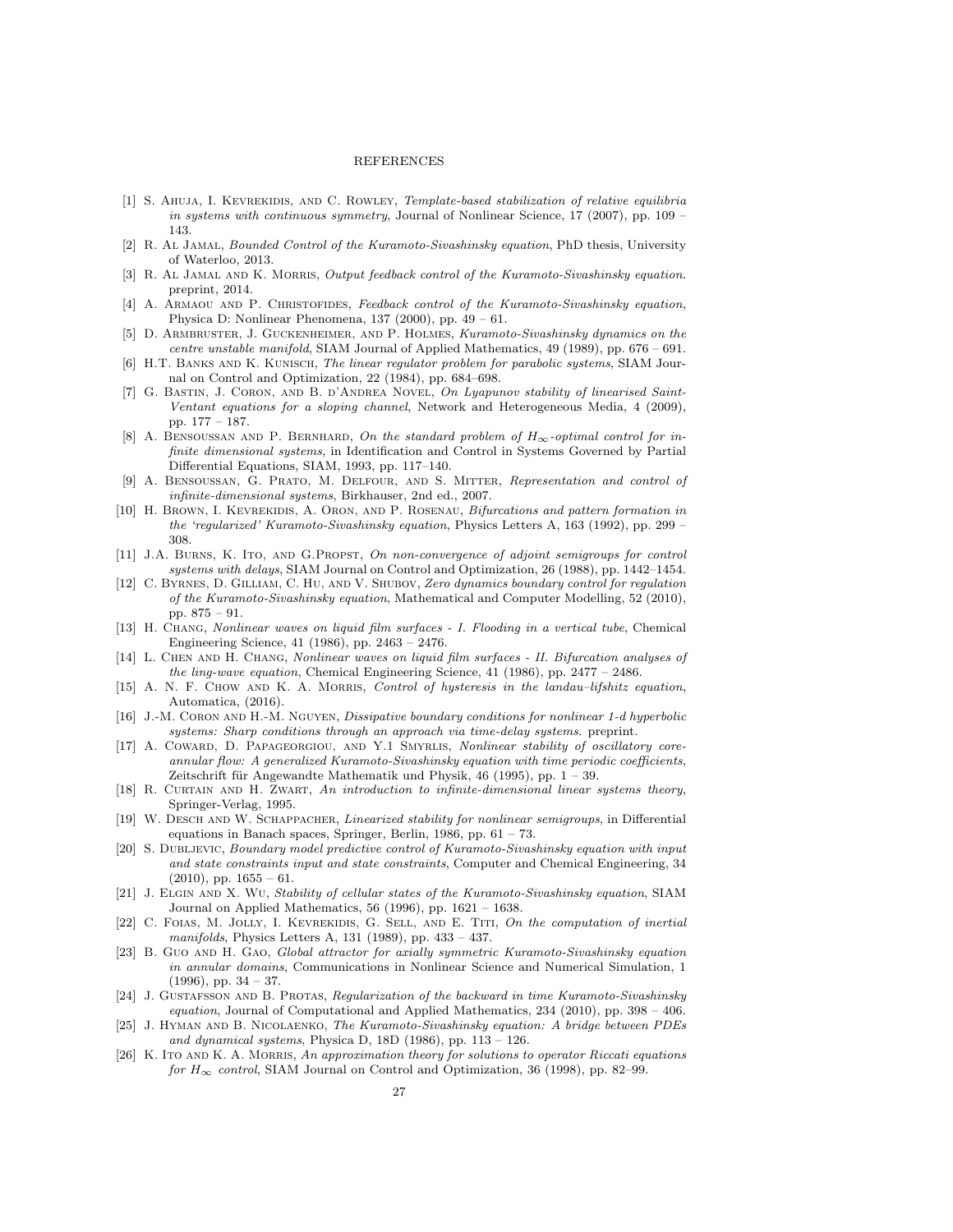- [27] R. AL JAMAL, A. CHOW, AND K. A. MORRIS, *Linearized stability analysis of nonlinear partial* differential equations, in Proceedings of the 21st International Symposium on the Mathematical Theory of Networks and Systems, 2014.
- [28] T. Kato, A principle of linearized stability for nonlinear evolution equations, Transactions of the American Mathematical society, 347 (1995).
- [29] B.V. Keulen, H∞−Control for Distributed Parameter Systems: A State-Space Approach, Birkhauser, Boston, 1993.
- [30] I. KEVREKIDIS, B. NICOLAENKO, AND J. SCOVEL, Back in the saddle again: A computer assisted study of the Kuramoto-Sivashinsky equation, SIAM Journal on Applied Mathematics, 50  $(1990)$ , pp.  $760 - 790$ .
- [31] H. KHALIL, *Nonlinear Systems*, Prentice Hall, 3rd ed., 2002.
- [32] T. Kobayashi, Adaptive stabilization of the Kuramoto-Sivashinsky equation, International Journal of Systems Science, 33 (2002), pp. 175 – 180.
- [33] M. KRSTIC AND A. SMYSHLYAEV, Backstepping boundary control for first-order hyperbolic PDEs and application to systems with actuator and sensor delays, Systems and Control Letters, 57 (2008), pp. 750 – 758.
- [34] Y. KURAMOTO, *Diffusion-induced chaos in reaction systems*, Progress of Theoratical Physics Supplement, 64 (1978), pp. 346 – 67.
- [35] I. LASIECKA AND R. TRIGGIANI, Control theory for partial differential equations: Continuous and approximation theories, Cambridge University Press, 2000.
- [36] L. LEBEDEV AND I. VOROVICH, Functional Analysis in Mechanics, Springer, 2002.
- [37] C. LEE AND H. TRAN, Reduced-order-based feedback control of the Kuramoto-Sivashinsky equation, Journal of Computational and Applied Mathematics, 173 (2005), pp.  $1 - 19$ .
- [38] W. Liu AND M. KRSTIC, Boundary control of the Kuramoto-Sivashinsky equation with low anti-dissipation, Proceedings of the American Control Conference, 2 (1999), pp. 1086 – 1090.
- [39]  $\longrightarrow$ , Stability enhancement by boundary control in the Kuramoto-Sivashinsky equation, Nonlinear Analysis, Theory, Methods and Applications, 43 (2001), pp. 485 – 507.
- [40] Y. LOU AND P. CHRISTOFIDES, *Optimal actuator/sensor placement for nonlinear control of the* Kuramoto-Sivashinsky equation, IEEE Transactions on Control Systems Technology, 11  $(2003)$ , pp.  $737 - 45$ .
- [41] Z. Luo, B. Guo, AND O. MORGUL, Stability and stabilization of infinite-dimensional systems with applications, Springer-Verlag, London, 1999.
- [42] M. Marion and R. Temam, Nonlinear Galerkin methods, SIAM Journal on Numerical Analysis, 26 (1989), pp. 1139 – 1157.
- [43] K.A. MORRIS, *Design of finite-dimensional controllers for infinite-dimensional systems by ap*proximation, Journal of Mathematical Systems, Estimation and Control, 4 (1994), pp. 1–30.
- [44] K. MORRIS, Control of systems governed by partial differential equations, IEEE Control Theory Handbook, CRC Press, (2010).
- [45] B. Nicolaenko, B. Scheurer, and R. Temam, Some global dynamical properties of the Kuramoto-Sivashinsky equations: Nonlinear stability and attractors, Physica D, 16D  $(1985)$ , pp.  $155 - 83$ .
- [46] J. ROBINSON, *Infinite-dimensional dynamical systems*, Cambridge University Press, 2001.
- [47] R. SAKTHIVEL AND H. ITO, Non-linear robust boundary control of the Kuramoto-Sivashinsky equation, IMA Journal of Mathematical Control and Information, 24 (2007), pp. 47 – 55.
- [48] G. SELL AND Y. YOU, Dynamics of evolutionary equations, vol. 143, Springer-Verlag, 2000.
- [49] N. Smaoui, Finite-dimensional feedback control of the 1-d Kuramoto-Sivashinsky equation, 2004 First International Symposium on Control, Communications and Signal Processing. (IEEE Cat. No.04EX814), (2004), pp. 807 – 10.
- [50] J. Smoller, Shock waves and reaction-diffusion equations, Springer-Verlag, New York, 2nd ed., 1994.
- [51] R. Temam, Infinite-dimensional dynamical systems in mechanics and physics, vol. 68, Springer, 2nd ed., 1988.
- [52] J. WALKER, On the application of Lyapunov's direct method to linear dynamical systems, Journal of Mathematical Analysis and Applications, 53 (1976), pp. 187 – 220.
- [53] G. XU AND S. YUNG, Lyapunov stability of abstract nonlinear dynamic system in Banach space, IMA J. Math. Control Inf., 20 (2003), pp. 105 – 127.
- [54] J. Zabczyk, Mathematical control theory: An introduction, Birkhauser, 2007.
- [55] A. ZETTL, Sturm-Liouville theory, vol. 121, American Mathematical Society, 2005.
- [56] Y. ZHANG, L. SONG, AND W. AXIA, Dynamical bifurcation for the Kuramoto-Sivashinsky equation, Nonlinear Analysis, 74 (2011), pp. 1155 – 1163.
- [57] H. J. ZWART, personal communication. 2012.